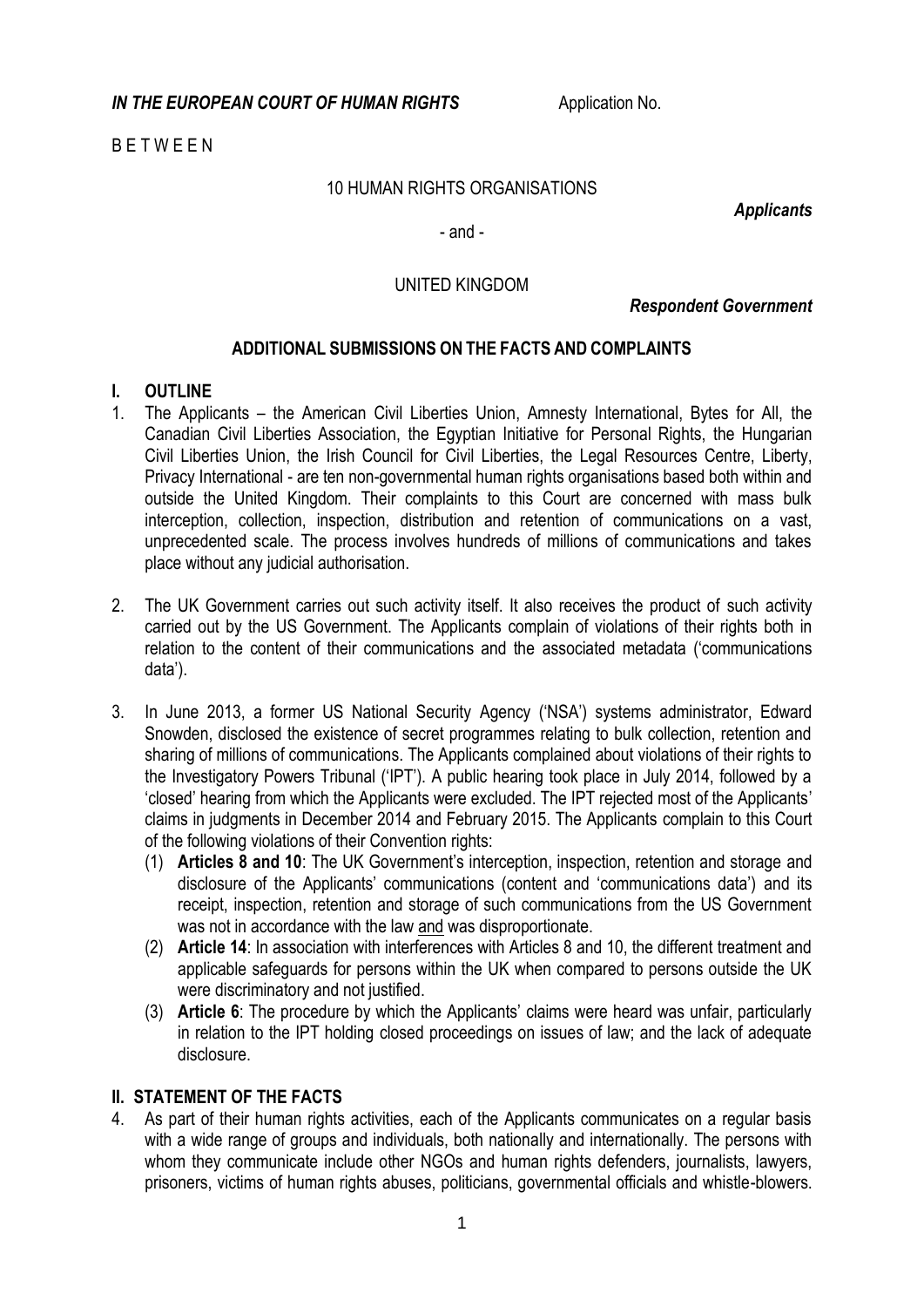The Applicants and their staff members communicate using a variety of means, including email, text messages, phone calls, video calls, social media and instant messaging. The information contained in their communications (as well as the dates, times and identities of the sender/recipient of each communication) frequently include material that is confidential and, in some cases, legally-privileged. The integrity of the Applicants' communications and the protection of their sources is of paramount importance in order for them to effectively fulfil their role to seek, receive and impart information of public interest.

- 5. In May 2013, Edward Snowden leaked copies of classified files to a group of journalists. The disclosures revealed, for the first time, the existence and scale of the following bulk interception programmes:
	- (1) *TEMPORA –* a UK Government programme that involves intercepting communications passing through submarine fibre optic cables entering and exiting the United Kingdom. This enables GCHQ to access both content and communications data being transmitted through those cables. The UK Government has not admitted the existence of TEMPORA. However, leaked documents indicate that it has been authorised by a series of generic warrants issued under s8(4) of RIPA (which permit the interception of *"external communications"* – see below). The Intelligence and Security Committee of Parliament has now subsequently confirmed that: "GCHQ … has access to communications as they move over the internet via major internet cables."<sup>1</sup>
	- (2) *UPSTREAM –* a series of US Government programmes, similar to TEMPORA, that enable the NSA to access vast amounts of communications and communications data carried by the submarine fibre optic cables passing through, into and out of the US.
	- *(3) PRISM -* a US Government programme which allows the NSA to access communications from many of the leading internet service providers including Apple, Facebook, Google, Microsoft, Skype, Yahoo, and YouTube. Reports indicated that GCHQ has had access to PRISM material since 2010 and has generated a number of intelligence reports as a result. The existence of PRISM and UPSTREAM has since been acknowledged publicly by the US Government.

The communications and communications data obtained by the US Government under both PRISM and UPSTREAM may be provided by the US Government to the UK Government, and then inspected and stored by the UK Government.

- 6. Following the issuing of the IPT proceedings in this case, over the past two years a number of additional programmes by which the NSA and GCHQ intercept, store and analyse communications and communications data within and outside the US and UK have been revealed. These were drawn to the attention of the IPT.
- 7. The scale of these programmes is underlined by the fact that the majority of the world's internet traffic – particularly that between Europe and North America –travels on undersea fibre optic cables that are being tapped by GCHQ, the NSA or both. PRISM, TEMPORA, UPSTREAM and the other programmes therefore enable GCHQ and the NSA to intercept the communications – and collect the communications data – of hundreds of millions of people worldwide on a daily basis.
- 8. In light of these programmes, the Applicants believe that the content of their private communications and/or their communications data have been obtained by the UK government:
	- (1) As a result of their interception and/or collection by the NSA, pursuant to PRISM and UPSTREAM, and subsequent provision by the US Government to the UK Government's security and intelligence agencies; and/or

<sup>1</sup> Report on the intelligence relating to the murder of Fusilier Lee Rigby (HC 795, 25 November 2014), p135.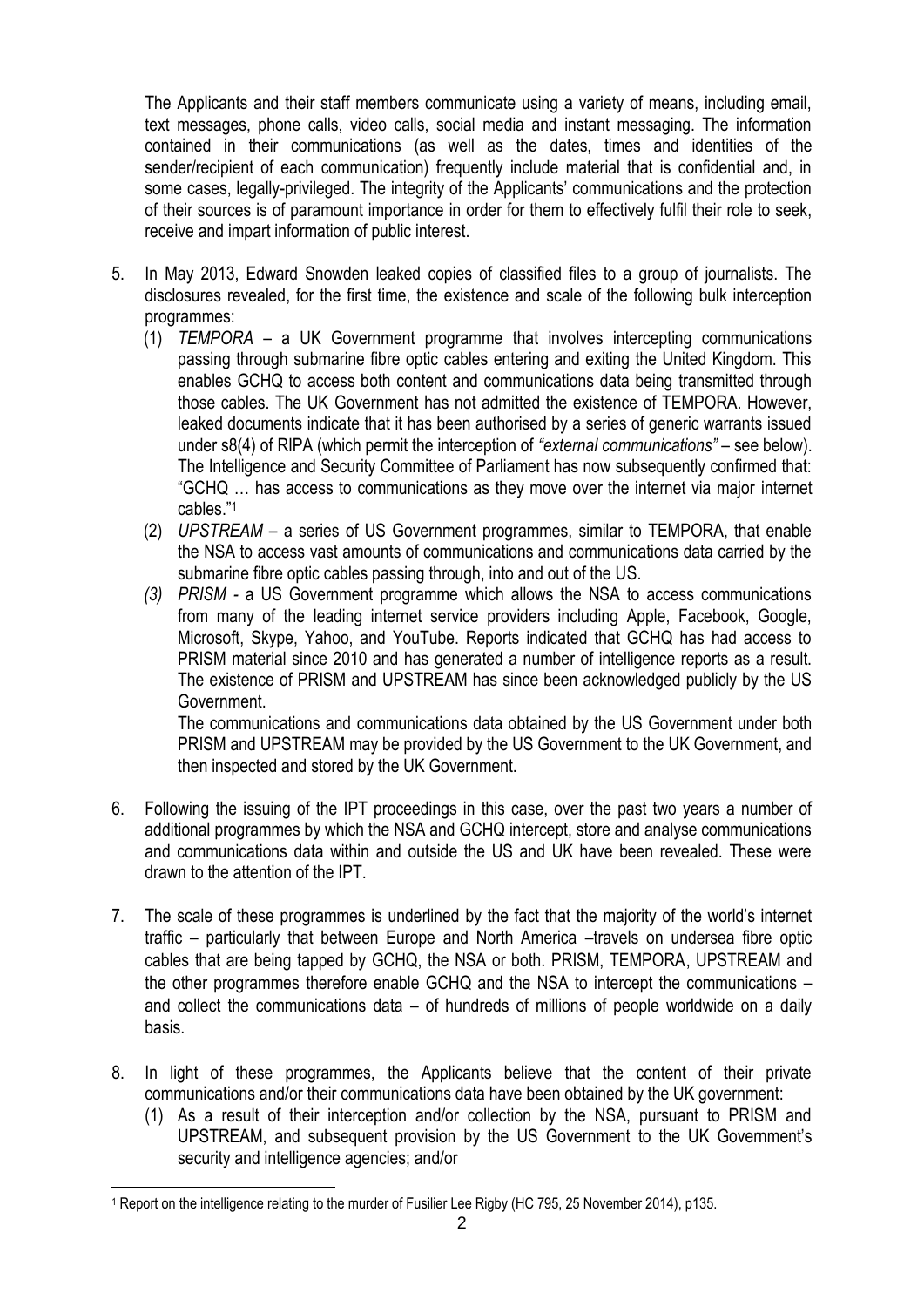- (2) As a result of interception and collection by GCHQ directly, by way of programmes such as TEMPORA.
- 9. Between June and December 2013, each of the Applicants lodged complaints before the IPT. The complaints alleged that the intelligence services, the Secretary of State for the Home Department and Secretary of State for Foreign and Commonwealth Affairs had acted unlawfully under Articles 8, 10 and 14 by (a) intercepting, inspecting and retaining the Applicants' communications and their communications data; and (b) accessing or otherwise receiving their intercepted communications and communications data from the US government and inspecting, retaining and storing that material.
- 10. As part of their complaints, each of the Applicants sought disclosure of all relevant material relied on by the intelligence services, in particular disclosure of all policies and guidance adopted by the services (redacted as necessary).
- 11. On 14 February 2014, the IPT ordered that the Applicants' claims should be joined. The Government adopted a "neither confirm nor deny" stance in response to the Applicants' claims. As a result, it was agreed that the hearing would determine issues of law on the basis of assumed hypothetical factual premises agreed between the parties. The IPT ordered that the hearing would be *inter partes* and held in public.
- 12. On 16 May 2014, the respondents provided the Applicants with a witness statement from Charles Farr, the Director-General of the Office for Security and Counter Terrorism ("OSCT") at the Home Office. In that statement, Mr Farr claimed that the internal arrangements of the intelligence services under ss15 and 16 RIPA *"cannot safely be put into the public domain without undermining the effectiveness of interception methods"* (§100). Similarly, the UK's international intelligence sharing arrangements and the intelligence services' internal guidance for the handling and use of such information "cannot safely be published without undermining the interests of national security *and the prevention and detection of serious crime"* (§55). Mr Farr also set out, for the very first time, how the government understood the term "external communications" under s20 RIPA operates in the context of some common uses of the internet, such as a Google search, a Facebook post or a 'tweet' on Twitter (§126 – 141).
- 13. Between 14 and 18 July 2014, an open hearing was held in which the parties made submissions on the agreed issues.<sup>2</sup> In the course of the open hearing the Respondents invited the IPT to hold a closed session in order to consider the intelligence services' secret internal guidance. The Applicants objected on the basis that there could be no proper basis for the IPT to consider closed material in order to determine whether the relevant legal framework was 'in accordance with law' pursuant to Articles 8 and 10 ECHR.<sup>3</sup> In the alternative, the Applicants invited the IPT to disclose sufficient information concerning the closed material in order to allow them to make effective submissions. In addition, some of the Applicants asked the IPT to appoint one or more special advocates to represent their interests at any closed hearing. The IPT refused each of these requests.
- 14. On 10 September 2014, the IPT held a closed hearing at which it considered *inter alia* the internal arrangements of the intelligence services as outlined above<sup>4</sup>. The Applicants were not represented

 $2$  The hearing was also attended by Counsel to the IPT, who made submissions on the relevant law.

<sup>&</sup>lt;sup>3</sup> Counsel to the IPT supported this submission.

<sup>4</sup> See paragraph 7 of the IPT's judgment.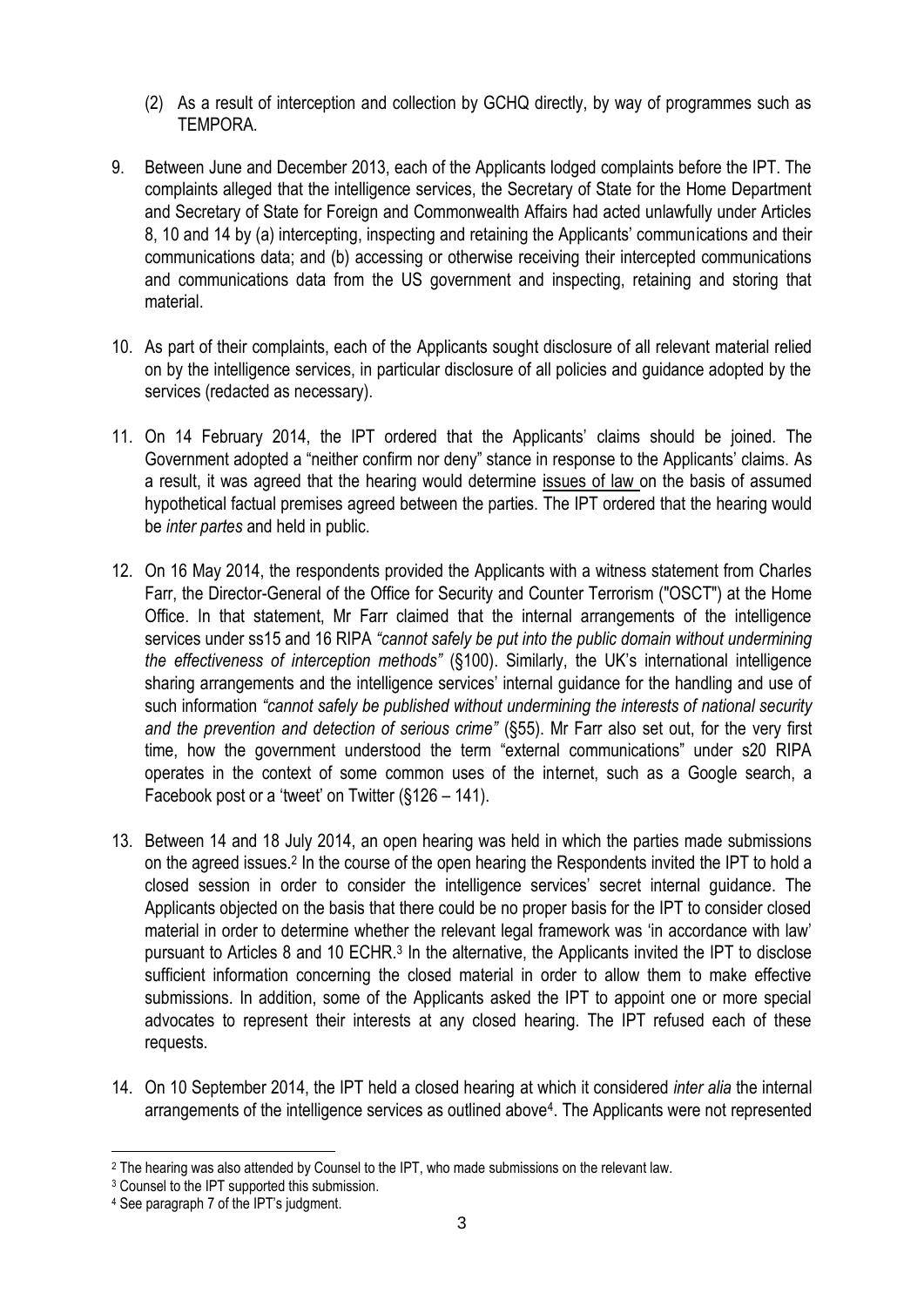at the hearing. Nor were they provided with a summary of the closed material.

- 15. On 9 October 2014, the Applicants were notified by the IPT that it had "*concluded that there was closed material relied upon by the [Respondents] which could be disclosed to the parties, and invited the [Respondents] to consent to such disclosure*". The Applicants subsequently received an untitled note from the IPT that appeared to summarise some of the Respondents' internal guidance for the receipt of intercepted material from foreign governments.
- 16. On 14 October 2014, the Applicants asked the IPT to provide some indication as to the "*nature, provenance and history*" of the note as well as "*the reliance placed upon it*" by the intelligence services in the closed proceedings. By an email dated 15 October 2014, the IPT refused this request. The status of the note was unclear. It is not clear whether it is an actual policy, or part of a policy, used by the intelligence services, a summary of a policy, or a summary of submissions made by the services at a closed hearing. It is also not clear whether the note sets out an approach that the intelligence services regard as binding or is simply a description of desirable practices. It is not clear who promulgated the note or has the power to amend it.
- 17. On 23 October and 5 November 2014, the Respondents produced fresh versions of the note, each time containing further corrections.
- 18. On 6 November 2014, the NGO Reprieve published details of the disclosure that it had received from the intelligence services on 29 October 2014 in the matter of *Belhaj and others v Security Service and others* (IPT/13/132-9/H) ('the *Belhaj* material'). This material included internal guidance from the Respondents on how they dealt with intercepted material subject to legal professional privilege ('LPP').
- 19. At an open hearing held on 7 November 2014, the Applicants renewed their application for further disclosure of all relevant material relating to the Respondent's internal arrangements under ss.15 and 16 RIPA. Among other things, the Applicants noted that Exhibit 14 of the *Belhaj* material appeared to be the original document upon which the intelligence service's note had been based. The IPT refused the Applicants' application but directed the intelligence services to clarify the relationship between Exhibit 14 of the *Belhaj* material and the note provided to the Applicants.
- 20. On 12 November 2014, the intelligence services provided the Applicants with a note on Exhibit 14, together with a further version of the note containing additional text *"intended to address certain of the [Applicants'] concerns in relation to the [note]".*
- 21. On 17 November 2014, the Applicants renewed their application for disclosure of all relevant material relating to the internal guidance of the intelligence services, particularly in relation to the handling of confidential material that had been obtained by the interception of private communications either under s8(4) of RIPA or from a foreign intelligence service. This was refused.

# *The First IPT Judgment*

- 22. On 5 December 2014, the IPT gave judgment on several of the legal issues. In relation to the regime for interception, examination and retention of communications and data under s8(4) associated with TEMPORA, the IPT reached the following conclusions:
	- (1) Bulk surveillance would be impermissible within the statutory regime: "*the Respondents are not seeking, nor asserting that the system entitles them to seek, to carry out what has been described as "mass" or "bulk" surveillance*" (§72).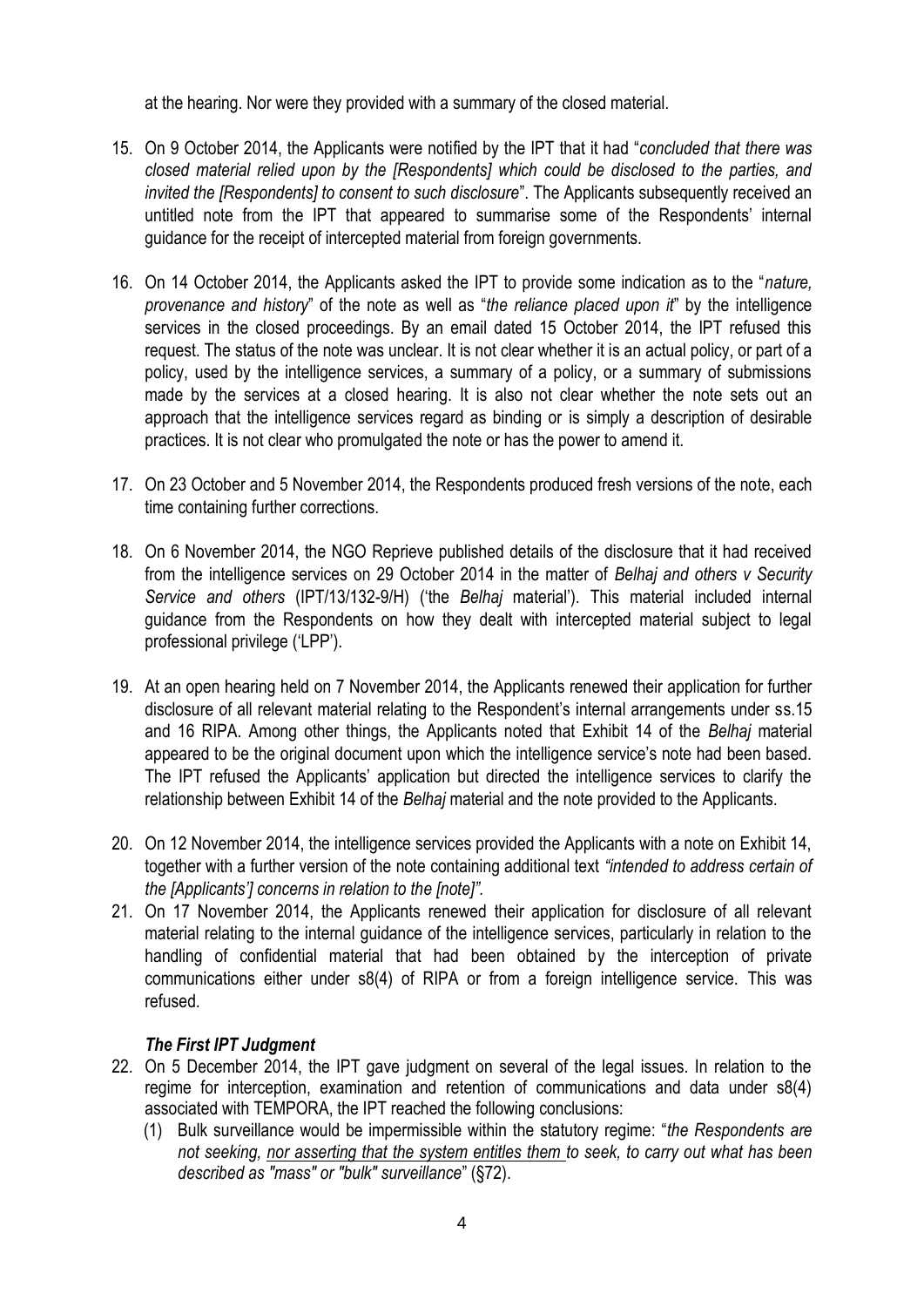- (2) It was "*impossible*" to know or differentiate at the time of interception, i.e. in the course of transmission, what is an 'external' and what is an 'internal' communication, "*and such has always been the case*" (§94(i)-(ii));
- (3) It was "*inevitable*" that, "*when a telephone call is made from a mobile phone or iPhone, or an email is sent to an email address, it will not necessarily be known whether it will be received in the United Kingdom or in the course of travel or at a foreign destination*" (§95(iii));
- (4) Interception under a s8(4) warrant occurs before any question of selection for examination arises under s16 (which contains safeguards relating to examination). Accordingly, "*the relevance of the internal/external distinction has no relation to the s16 examination, when a communication may be accessed and read*" (§95);
- (5) Although the changes in technology since RIPA's enactment in 2000 have been "*substantial*", they do not "*constitute any material addition to the quantity (or proportion) of communications which either could or could not be differentiated as being* internal *or* external *at the time of interception*" (§98(iii));
- (6) Notwithstanding that RIPA purported to distinguish between targeted and non-targeted interceptions, the absence of targeting at the point of interception was "*acceptable and inevitable*" (§116(ii));
- (7) The absence of any requirement for search terms to be included in an application for an interception warrant, or for judicial authorisation of such warrants, was not incompatible with the requirements identified with the Court in *Weber and Saravia v Germany* (§§116(v)-(vi));
- (8) The IPT was entitled to look at "*the rules, requirements and arrangements, both those expressly set out in statute or in the Code and those set out in more detail in arrangements below the waterline, but which are sufficiently signalled in publicly available documents to ensure both that any abuse is avoided and a sufficient degree of accessibility and foreseeability is secured*" (§120);
- (9) It was not, therefore, necessary for the Applicants to receive further disclosure of any arrangements from "*below the waterline*" along the lines of that provided in *Belhaj* since the IPT's task on this issue was only to assess their accessibility "*by reference to the extent to*  which the scope of the discretion of the Respondents is revealed or the nature of the *arrangements is adequately signposted*" (§133(ii)). There were already "*very substantial published procedures in s15 and the Code*" (§137);
- (10) The IPT was satisfied that there were "*adequate arrangements, in respect of duration of retention and destruction, to control and regulate the retention of [intercepted] material*" and the s8(4) regime was therefore "*sufficiently compliant with the Weber requirements and in any event is in accordance with law*" (§140).
- 23. In relation to Article 10, the IPT accepted that the Applicants "*may be entitled to the benefit of any protection under Article 10 otherwise available to journalists*" but held that "*the present system is adequate in accordance with Convention jurisprudence without prior judicial authorisation*", particularly given that the Applicants' case was "*not … a case of targeted surveillance of journalists, or indeed of NGOs*" (§151).
- 24. On the issue of discrimination under Article 14, the IPT concluded that any indirect discrimination entailed by the differential treatment under s16(2) of the communications of persons in the UK, as against those outside the UK, was sufficiently justified because "*it is harder to investigate terrorism and crime abroad and difficult if not impossible to provide a case for a certificate under s16(3) in every case*" and "*the imposition for a s16(3) certificate in every case would radically undermine the efficiency of the s8(4) regime*" (§§147-148).
- 25. Following the first judgment, the IPT invited the parties to make submissions on whether the US/UK intelligence sharing regime was in accordance with the law prior to the disclosures made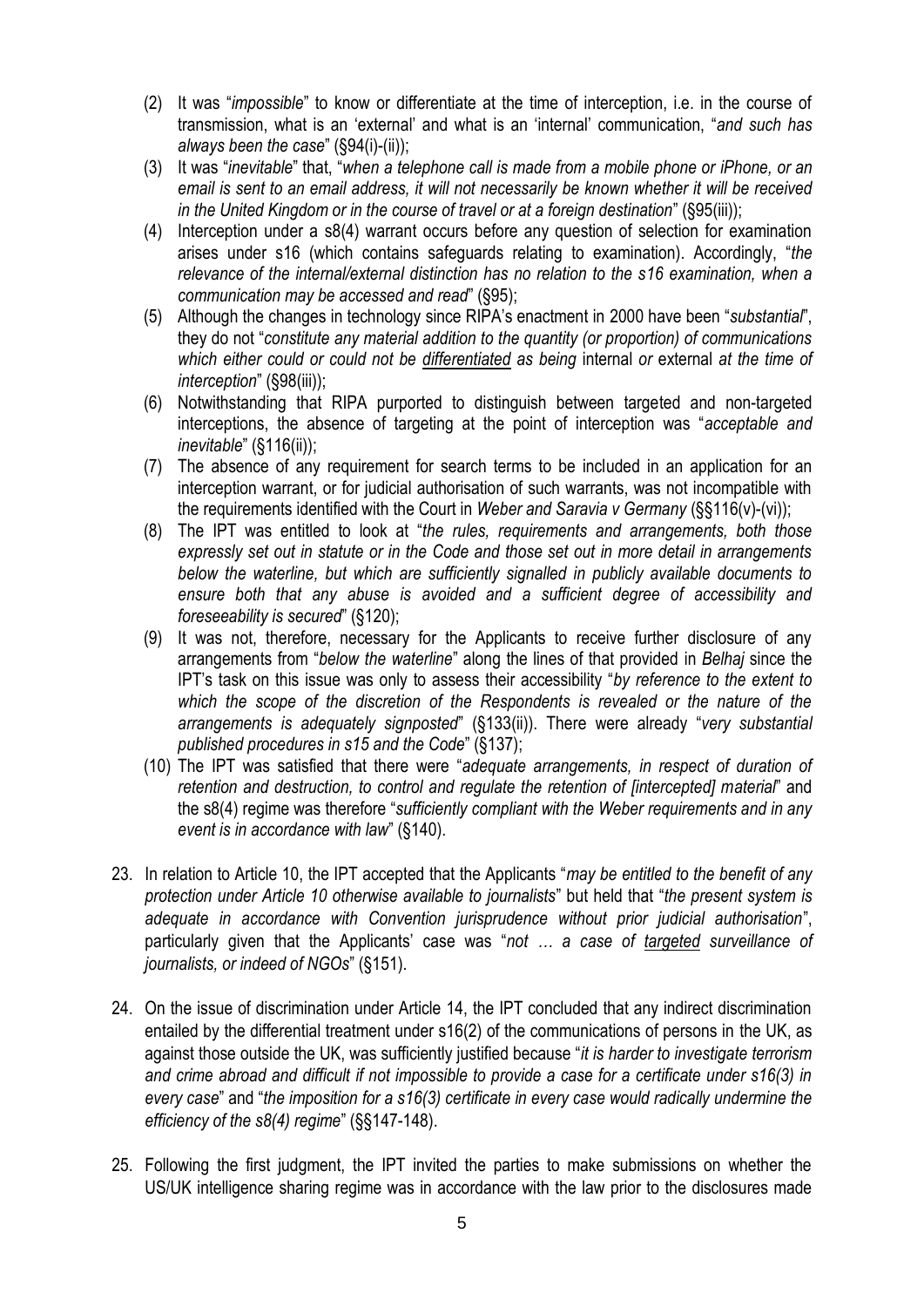by the intelligence services following the closed hearing, as well as submissions "*on the proportionality and lawfulness of any alleged interception of [the Applicants] communications*". In the course of those submissions, the intelligence services further clarified the safeguards that existed in relation to the receipt of communications intercepted by foreign intelligence services.

- 26. In relation to the legal framework governing the receipt of information obtained under PRISM and UPSTREAM - the IPT ruled that following the disclosure described above at (15)-(17):
	- (1) It was "*entitled to look below the waterline in order to be satisfied (a) that there are adequate safeguards (b) that what is described above the waterline is accurate and gives a sufficiently clear signpost to what is below the waterline without disclosing detail of it*" (§50(i));
	- (2) It was satisfied that "*there are adequate arrangements in place for the purpose of ensuring compliance with the statutory framework and with Articles 8 and 10 of the Convention, so far as the receipt of intercept from Prism and/or Upstream is concerned*" (§55(i));
	- (3) Those arrangements were "*sufficiently accessible to the public*" because they were "*sufficiently signposted by virtue of the statutory framework … and the Statements of the ISC and the Commissioner quoted above, and … after the two closed hearings … publicly disclosed by the [intelligence services] and recorded in this judgment*" (§55(ii)); and
	- (4) Those arrangements were also "*subject to oversight*" (§55(iii)) including by the IPT itself (§§45-46) and therefore the scope of the intelligence service's discretion to receive and handle intercepted material and communications data and the manner of its exercise were "*accessible with sufficient clarity to give the individual adequate protection against arbitrary interference*" (§55 (iv)).

## *The Second IPT Judgment*

- 27. On 6 February 2015, the IPT delivered its second judgment, in which it declared that prior to the disclosures made and referred to in its first and second judgments: *"the regime governing the soliciting, receiving, storing and transmitting by UK authorities of private communications of individuals located in the UK, which have been obtained by US authorities pursuant to Prism and/or Upstream, contravened Articles 8 or 10 ECHR."* The IPT went on to conclude that, as a result of those disclosures, the regime now complies with Articles 8 and 10.
- 28. As of the date of this application, the IPT has yet to determine whether in fact any interception of the Applicants' communications has taken place and, if so, whether such interception was necessary and proportionate.

#### *The ISC Report*

29. On 12 March 2015, the Intelligence and Security Committee of Parliament, which has responsibility for oversight of the UK intelligence services, published a report entitled *'Privacy and*  Security: A modern and transparent legal framework' ('the ISC Report'). It was the most detailed review since the Edward Snowden disclosures. The ISC expressed significant concerns about several aspects of the statutory regimes considered in this claim, including the definition of 'external' and 'internal' communications; the lack of clarity within the existing statutory provisions; and the lack of a clear legal framework in relation to the compiling, retention and oversight of databases of communications and related data. It recommended fundamental changes to the existing legislative and oversight regimes in order to address those concerns.

### **B. Relevant Domestic law**

### *The Regulation of Investigatory Powers Act 2000*

30. Section 5(1) of RIPA empowers the Secretary of State to issue a warrant authorising the interception of the communications described in the warrant. Under s5(2), no warrant for interception of communications shall be issued unless the Secretary of State believes that the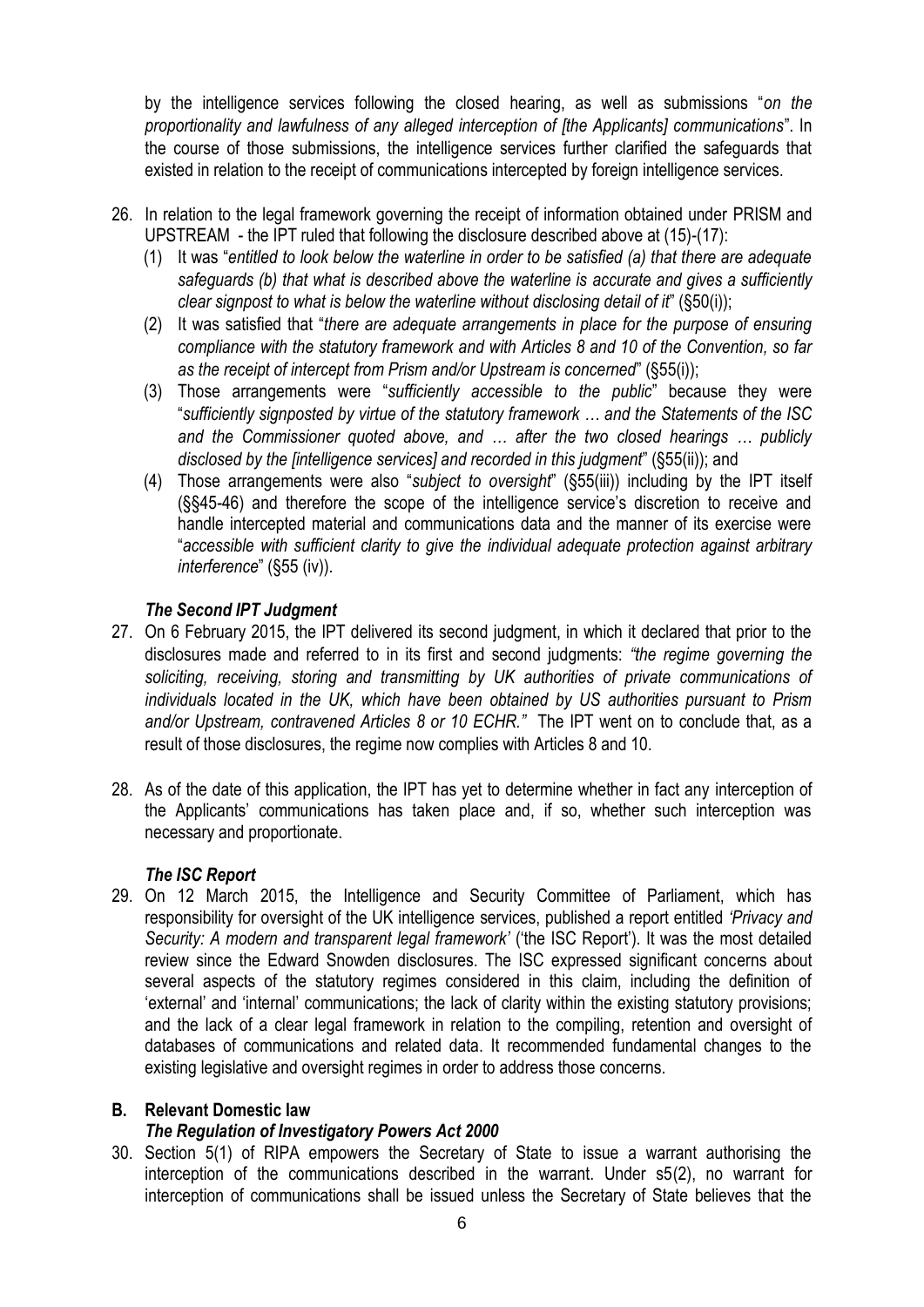warrant is necessary on grounds falling within subsection (3) and that the conduct being authorised is proportionate. Subsection (3) provides:

*Subject to the following provisions of this section, a warrant is necessary on grounds falling within this subsection if it is necessary-*

- *(a) in the interests of national security;*
- *(b) for the purpose of preventing or detecting serious crime; [or]*
- *(c) for the purpose of safeguarding the economic well-being of the United Kingdom*
- 31. Section 5(6) further provides that:

*The conduct authorised by an interception warrant shall be taken to include—*

- *(a) all such conduct (including the interception of communications not identified by the warrant) as it is necessary to undertake in order to do what is expressly authorised or required by the warrant; [and]*
- *(b) conduct for obtaining related communications data; …*
- 32. Section 8 provides for two types of interception warrants: a 'targeted' warrant under s8(1) and an 'untargeted' warrant for the interception of external communications under s8(4):
	- *(1) An interception warrant must name or describe either—*
		- *(a) one person as the interception subject; or*
		- *(b) a single set of premises as the premises in relation to which the interception to which the warrant relates is to take place.*
	- *(2) The provisions of an interception warrant describing communications the interception of which is authorised or required by the warrant must comprise one or more schedules setting out the addresses, numbers, apparatus or other factors, or combination of factors, that are to be used for identifying the communications that may be or are to be intercepted.*
	- *(3) Any factor or combination of factors set out in accordance with subsection (2) must be one that identifies communications which are likely to be or to include—*
		- *(a) communications from, or intended for, the person named or described in the warrant in accordance with subsection (1); or*
		- *(b) communications originating on, or intended for transmission to, the premises so named or described.*
	- *(4) Subsections (1) and (2) shall not apply to an interception warrant if—*
		- *(a) the description of communications to which the warrant relates confines the conduct authorised or required by the warrant to conduct falling within subsection (5); and*
		- *(b) at the time of the issue of the warrant, a certificate applicable to the warrant has been issued by the Secretary of State certifying—*
			- *(i) the descriptions of intercepted material the examination of which he considers necessary; and*
			- *(ii) that he considers the examination of material of those descriptions necessary as mentioned in section 5(3)(a), (b) or (c)*
	- *(5) Conduct falls within this subsection if it consists in—*
		- *(a) the interception of external communications in the course of their transmission by means of a telecommunication system; and*
		- *(b) any conduct authorised in relation to any such interception by section 5(6).*
	- *(6) A certificate for the purposes of subsection (4) shall not be issued except under the hand of the Secretary of State.*
- 33. An "external communication" is defined by s20 as "*a communication sent or received outside the British Islands*".
- 34. Section 15 RIPA imposes a general duty on the Secretary of State to make relevant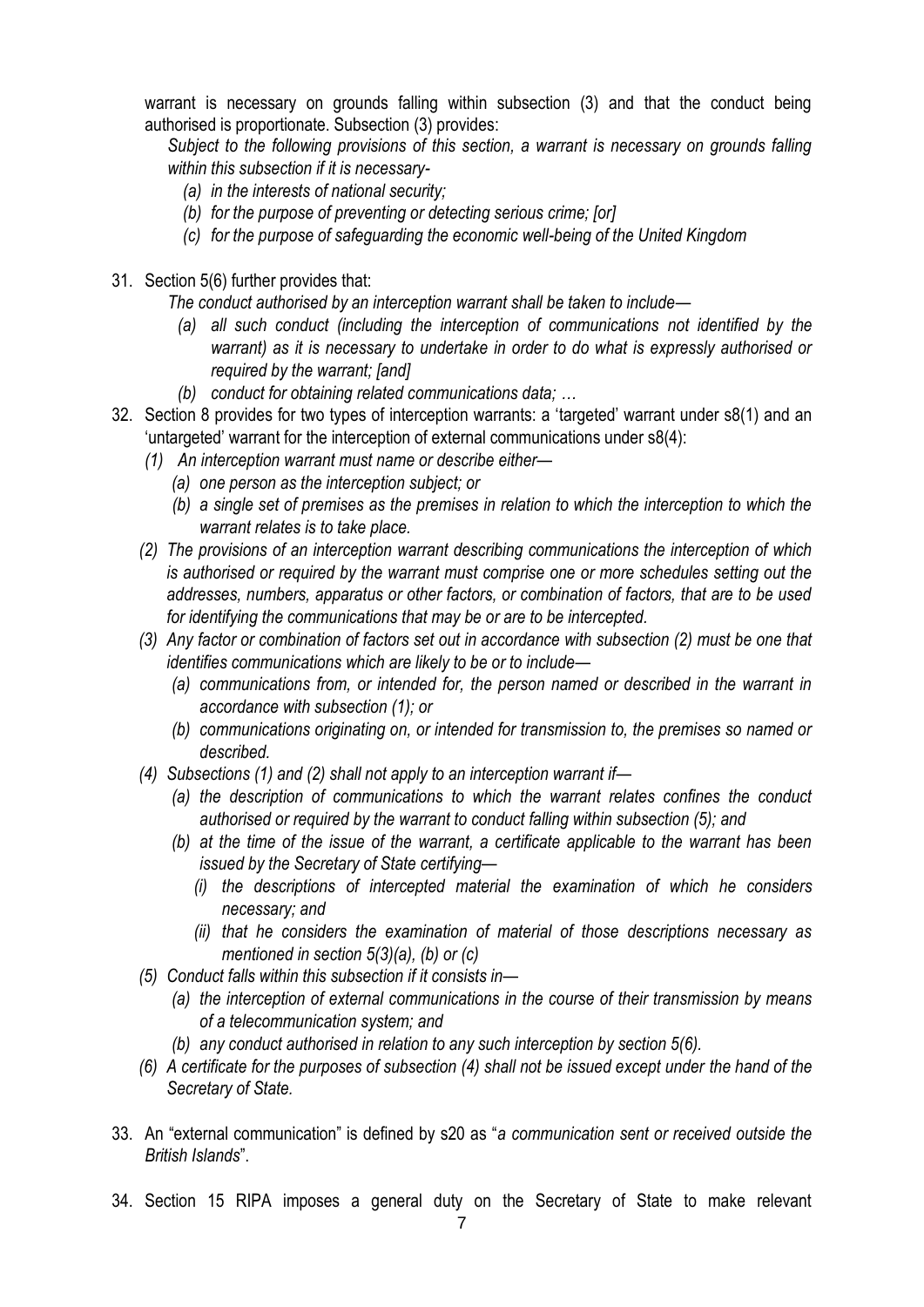"arrangements" as follows:

- *(1) Subject to subsection (6), it shall be the duty of the Secretary of State to ensure, in relation to all interception warrants, that such arrangements are in force as he considers necessary for securing—*
	- *(a) that the requirements of subsections (2) and (3) are satisfied in relation to the intercepted material and any related communications data; and*
	- *(b) in the case of warrants in relation to which there are section 8(4) certificates, that the requirements of section 16 are also satisfied.*
- *(2) The requirements of this subsection are satisfied in relation to the intercepted material and any related communications data if each of the following—*
	- *(a) the number of persons to whom any of the material or data is disclosed or otherwise made available,*
	- *(b) the extent to which any of the material or data is disclosed or otherwise made available,*
	- *(c) the extent to which any of the material or data is copied, and*
	- *(d) the number of copies that are made, is limited to the minimum that is necessary for the authorised purposes.*
- *(3) The requirements of this subsection are satisfied in relation to the intercepted material and any related communications data if each copy made of any of the material or data (if not destroyed earlier) is destroyed as soon as there are no longer any grounds for retaining it as necessary for any of the authorised purposes.*
- *(4)* For the purposes of this section something is necessary for the authorised purposes if, and only if—

*(a) it continues to be, or is likely to become, necessary as mentioned in section 5(3);…*

- *(5) The arrangements for the time being in force under this section for securing that the requirements of subsection (2) are satisfied in relation to the intercepted material or any related communications data must include such arrangements as the Secretary of State considers necessary for securing that every copy of the material or data that is made is stored, for so long as it is retained, in a secure manner.*
- *(6) Arrangements in relation to interception warrants which are made for the purposes of subsection (1)—*
	- *(a) shall not be required to secure that the requirements of subsections (2) and (3) are satisfied in so far as they relate to any of the intercepted material or related communications data, or any copy of any such material or data, possession of which has been surrendered to any authorities of a country or territory outside the United Kingdom; but*
	- *(b) shall be required to secure, in the case of every such warrant, that possession of the intercepted material and data and of copies of the material or data is surrendered to authorities of a country or territory outside the United Kingdom only if the requirements of subsection (7) are satisfied.*
- *(7) The requirements of this subsection are satisfied in the case of a warrant if it appears to the Secretary of State—*
	- *(a) that requirements corresponding to those of subsections (2) and (3) will apply, to such extent (if any) as the Secretary of State thinks fit, in relation to any of the intercepted material or related communications data possession of which, or of any copy of which, is surrendered to the authorities in question; and*
	- *(b) that restrictions are in force which would prevent, to such extent (if any) as the Secretary of State thinks fit, the doing of anything in, for the purposes of or in connection with any proceedings outside the United Kingdom which would result in such a disclosure as, by virtue of section 17, could not be made in the United Kingdom.*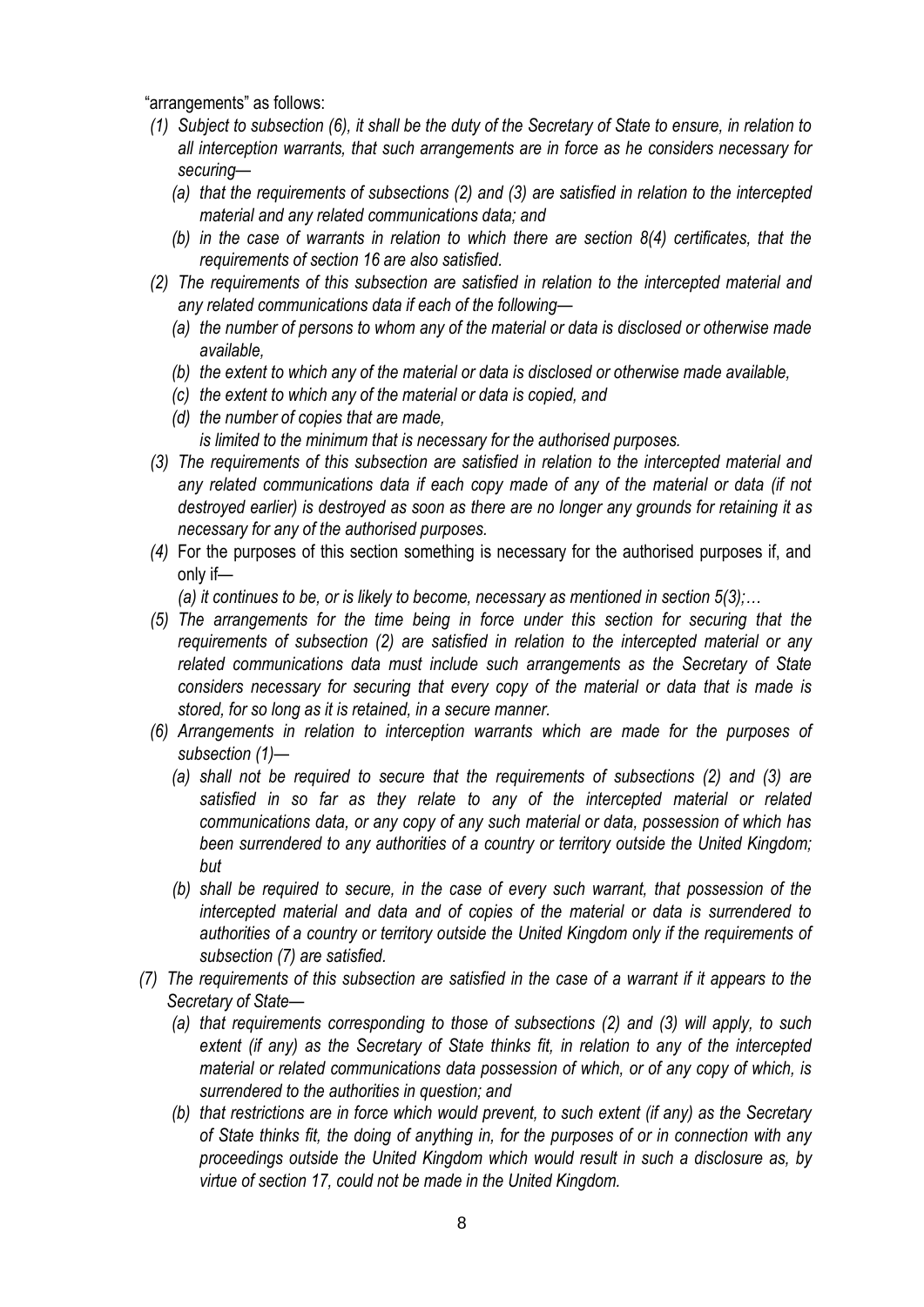- 35. Section 16 imposes further duties in respect of warrants issued under s8(4):
	- *(1) For the purposes of section 15 the requirements of this section, in the case of a warrant in relation to which there is a section 8(4) certificate, are that the intercepted material is read, looked at or listened to by the persons to whom it becomes available by virtue of the warrant to the extent only that it—*
		- *(a) has been certified as material the examination of which is necessary as mentioned in section 5(3)(a), (b) or (c); and*
		- *(b) falls within subsection (2).*
	- *(2) Subject to subsections (3) and (4), intercepted material falls within this subsection so far only as it is selected to be read, looked at or listened to otherwise than according to a factor which—*
		- *(a) is referable to an individual who is known to be for the time being in the British Islands; and*
		- *(b) has as its purpose, or one of its purposes, the identification of material contained in communications sent by him, or intended for him.*
	- *(3) Intercepted material falls within subsection (2), notwithstanding that it is selected by reference to any such factor as is mentioned in paragraph (a) and (b) of that subsection, if—*
		- *(a) it is certified by the Secretary of State for the purposes of section 8(4) that the examination of material selected according to factors referable to the individual in question is necessary as mentioned in subsection 5(3)(a), (b) or (c); and*
		- *(b) the material relates only to communications sent during a period specified in the certificate that is no longer than the permitted maximum.*
- 36. Section 71 of RIPA requires the Secretary of State to issue a Code of Practice relating to the interception of communications. The Interception of Communications Code of Practice ('The Code') was originally published in 2002.

### *The Security Service Act 1989 and the Intelligence Services Act 1994*

37. The functions of the Security Services ('MI5') are set out in s1 of the Security Service Act 1989. Those of the Secret Intelligence Service and GCHQ are set out at ss1 and 3 respectively of the Intelligence Services Act 1994.

### *The Counter-Terrorism Act 2008*

- 38. Section 19(2) of the 2008 Act provides that information which any of the intelligence services obtain in connection with any of their functions "*may be used by that service in connection with the exercise of any of its other functions"*.
- 39. Sections 19(3)-(5) provide that information obtained by MI5, MI6 and GCHQ respectively for the purpose of any of their functions may also be disclosed for "*the purpose of the proper discharge of [those] functions*", "*the prevention or detection of serious crime*" or for "*any criminal proceedings*". Additionally, MI6 alone may also disclose information it obtains "*in the interests of national security*" (s19(4)(b)).

### *The Human Rights Act 1998*

- 40. Section 6(1) of the Human Rights Act 1998 ('HRA') provides that it is unlawful for a public authority (which includes the Respondents) to act in a way that is incompatible with a right under the Convention.
- **III. STATEMENT OF ALLEGED VIOLATIONS OF THE CONVENTION AND OF RELEVANT ARGUMENTS**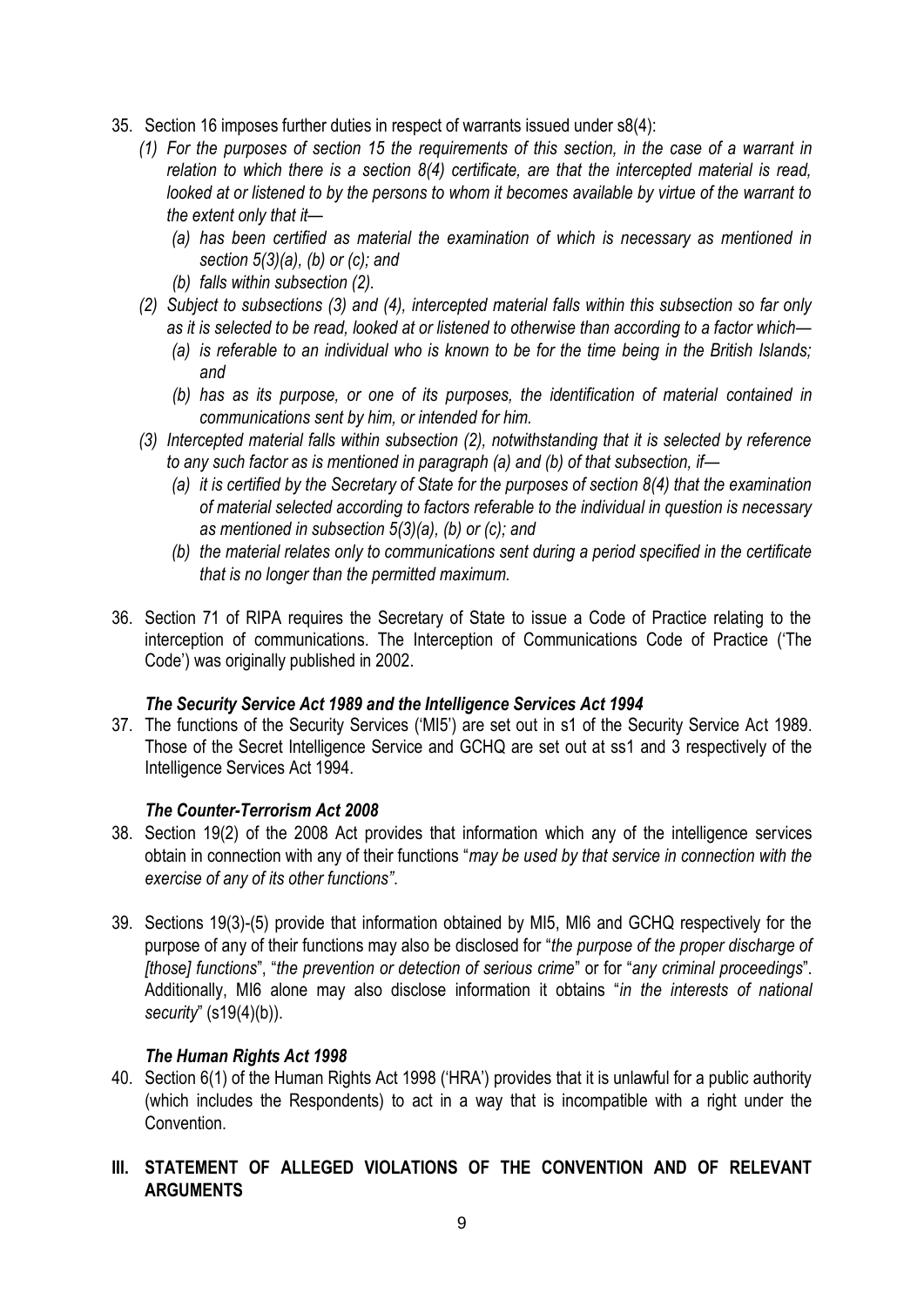- 41. The UK Government does not dispute that its interception and/or receipt, examination and storage of individuals' personal communications and data interferes with their rights under Articles 8 and 10. The issue is whether such interference is 'in accordance with the law/ prescribed by law', necessary and proportionate. There is also no dispute that the Applicants have sufficient standing to pursue their complaints, even in circumstances where the Government has not formally confirmed the existence of the programme in question.
- *A. Violations of Articles 8 and 10 – Bulk interception, examination and storage of communications* **and** *communications data, pursuant to s8(4) / TEMPORA is not in accordance with the law / prescribed by law.*
- 42. The interception of communications constitutes an interference with the right to privacy of those communications under Article 8(1), whether made via email, phone, text message, or social media: see e.g. *Klass v Germany* 6 September 1978, Series A No 28 at §41; *Weber and Saravia v Germany* ECHR 2006 XI at §77; *Kennedy v United Kingdom* 26839/05 18 May 2010 at §118. The same is true in respect of accessing communications data or 'metadata': see e.g. *Malone v United Kingdom* 2 Aug 1984, Series A No 82 at §84. Further interferences arise from the collection and retention of such material (see e.g. *Amann v Switzerland* [GC] ECHR 2000-II – especially on a searchable database – and its transmission to other authorities (*Weber and Saravia v Germany* at §79)).
- 43. The s8(4) regime under which the UK Government carries out bulk interception, examination and storage, is not "in accordance with the law" as required Article 8(2) for the following reasons:

### *Lack of adequate safeguards*

- 44. This Court has made clear that in order for the bulk interception of communications to be in accordance with the law, the legal framework must provide the minimum statutory safeguards to protect against arbitrary interference and abuse. Specifically, the legal framework must address:
	- (1) *The nature of the offences which may give rise to an interception order:* interception under a s8(4) warrant does not require any suspicion whatsoever on the part of the authorities that a person has committed a criminal offence;
	- (2) *A definition of the categories of people liable to have their communications monitored:* there are no categories of persons who are liable to have their communications intercepted under a s8(4) warrant;
	- (3) *A limit on the duration of such monitoring*: warrants under s8(4) are limited in duration, but may be renewed. Unlike a s8(1) warrant there is no requirement of targeting against a particular individual or premises and therefore no restriction on the possibility that a person's communications may be routinely intercepted, again and again, for an indefinite period under successive s8(4) warrants. The scale of interception, taken together with their generic nature and the power to renew such warrants indefinitely, renders the statutory time limits effectively meaningless;
	- (4) *The procedure to be followed for examining, using and storing the data obtained:* The details in relation to the examining, using and storing of the material are entirely unclear, particularly in the context of communications data;
	- (5) *The precautions to be taken when communicating the data to other parties:* under s15(6), the usual restrictions on communicating and dealing with data obtained under a s8(4) warrant do not apply if the material is provided to foreign authorities, subject to the further restrictions of s15(7). Other than requiring the Secretary of State to ensure that the existence of the interception is not disclosed, however, any restrictions placed on the use of the disclosed material by the foreign authorities is entirely at the discretion of the Secretary of State; and
	- (6) *The circumstances in which data obtained may or must be erased or the records destroyed*: Although the data must be destroyed when it is no longer required for the purpose for which it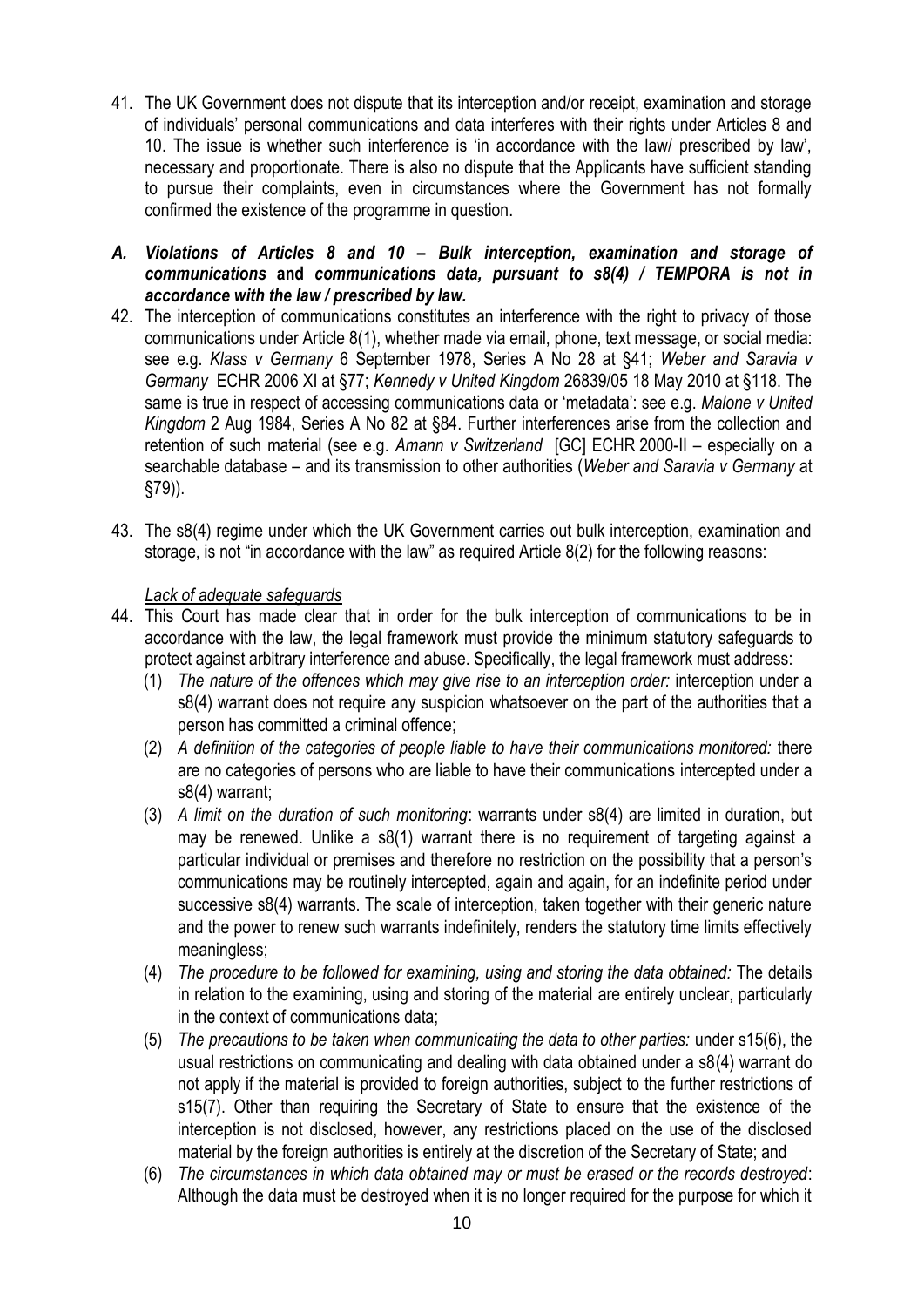was obtained under the s8(4) warrant, it is unclear – particularly in the context of communications data – what this means in practice.

*The statutory distinction under s20 of RIPA between targeted interception of 'internal' and untargeted interception of 'external' communications under provides no meaningful safeguard in the context of bulk interceptions*

- 45. In practice, any practical distinction between the interception of 'internal' communications and that of 'external' communications, has been fundamentally eroded:
	- (1) Tapping fibre optic cables means that vast amounts of both 'internal' and 'external' communications will be gathered as a by-product of bulk interception under s8(4). Once collected, there is no statutory requirement on the UK Government to discard, filter or ignore those communications only as a by-product of bulk collection. The UK Government may examine, retain and store all communications intercepted, subject only to the safeguards contained in ss15 and 16. Those safeguards are themselves ineffective (see below).
	- (2) In any event, the definition of 'internal' and 'external' communications under s20 is unclear. In its first judgment, the IPT accepted that "*the changes in technology*" were "*substantial*" (§98(iii)) and acknowledged that there was a real dispute between the parties as to whether certain internet-based communications were properly to be treated as 'internal' or 'external' for the purposes of s20 (see §97(iv)). The IPT's suggestion that such uncertainty was foreseen by Parliament, is flawed: if there is real uncertainty as to which types of internetbased communications are internal and external, then it follows that the scope of s8(4) warrants in relation to 'external' communications lacks clarity. The Code provides only limited assistance and is silent on the status of many forms of modern internet based communication, (see below).
	- (3) Members of the public remain entitled to "*an adequate indication as to the circumstances in which and the conditions on which public authorities are empowered to resort to any such measures*" (*Malone,* §67). The definition of '*external communications*' under s20 and the warranty and certification provisions in ss5 and 8(4) do not meet this standard.

### *The additional s16 safeguards are inadequate*

- 46. Section 16 of RIPA purports to provide additional safeguards for material obtained by way of bulk collection, through a s8(4) warrant. However, it is inadequate in a number of critical ways:
	- (1) Section 16 does not apply to 'communications data' (metadata). It only applies to "intercepted material", which s20 defines as "*the contents of any communications intercepted by an interception to which the warrant relates*". The inspection, storage, use and communication of a person's metadata therefore is a significant interference with their Article 8 rights<sup>5</sup>, but the s16 safeguard is simply absent in relation to such material;
	- (2) Material intercepted under a s8(4) warrant may only be "*read, looked at or listened to*" under s16(1)(a) if it has been certified "*as material the examination of which is necessary*" for one of the grounds in s5(3), e.g. in the interests of national security or the purpose of preventing or detecting serious crime. However, each of these categories is exceedingly broad and – taken together with the absence of any requirement for targeting – provides no meaningful restriction on the scope of the intelligence services' discretion to inspect intercepted material;
	- (3) Section 16(2) provides that intercepted material cannot be selected to be "*read, looked at or listened to otherwise than according to a factor*" which is "*referable to an individual who is known to be for the time being in the British Islands*" and also has as its purpose "*the identification of material contained in communications sent by him or intended for him*":
		- (a) A factor "*referable to an individual*" might prevent an individual in the UK being searched

<sup>5</sup> See the First Statement of Eric King, §§18-24; and more generally *Malone v United Kingdom* at §84)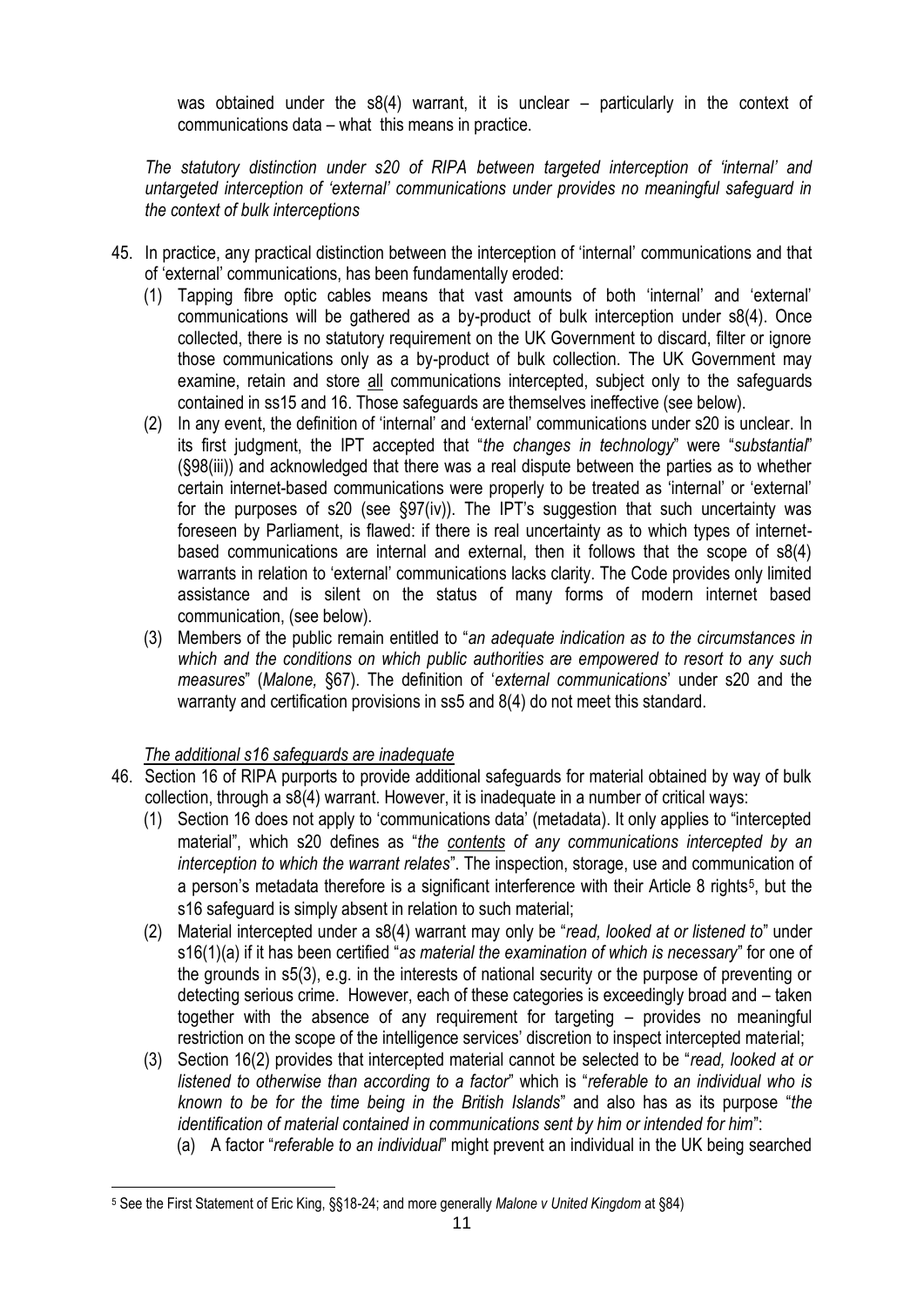for by their name or last known address, but it would not prevent inspection of their communications by reference to a wide range of other selectors, e.g. residence of a particular neighbourhood or attendance at a particular mosque;

- (b) Section 16(2) prevents inspection where the individual is "*known to be for the time being in the British Islands*". It does not prevent inspection even where there is a strong suspicion that a person is currently in the UK, or where a person has temporarily left the UK;
- (c) The restriction in s16(2) also only applies where the inspection has "*as its purpose or one of its purposes the identification of material contained in communications sent by him or intended for him*". It places no restriction on the inspection of material relating to a person, if the inspection was for the purpose of identifying material intended for a friend, family member or associate.
- (4) In any event, the 'safeguards' in s16(2) can be swept aside by the wide discretion given to the Secretary of State under s16(3), to permit searches not subject to the section 16(2) safeguards of any material obtained through a s8(4) warrant;
- (5) Section 16(2) provides no protection for persons who are known to be outside the British Islands, even if they are living in the UK but are only abroad for a short period. The majority of the Applicants and their staff fall into this category, being based outside the UK.

*There are no meaningful safeguards against the compiling and retention of databases or 'datasets' of intercepted communications and communications data* 

- 47. Section 15(3) of RIPA requires that any copies of intercepted material and any related communications data should be destroyed "*as soon as there are no longer grounds for retaining it as necessary for the authorised purposes*". However, that safeguard is undermined by s15(4) which directs that retention will be "*necessary for any of the authorised purposes"* if it is necessary "*or is likely to become*" necessary for one of the broad generic categories in s5(3)(a)-(c). In effect, if mass interception under TEMPORA is carried out on the basis that obtaining and/or retaining vast quantities of communications data about the population will assist in building intelligence databases, and doing so is in the interests of national security or in preventing and detecting serious crime, then that data and those databases may be retained indefinitely while those generic purposes persist. There is nothing within RIPA or any published document which prevents or provides adequate oversight for such data collection and retention.
- 48. The ISC considered problems relating to databases and the need for changes to be made to address those problems, at Chapter 7 of its Report.

### *IPT misinterpretation of the decision of this Court in Liberty v UK (2008)*

- 49. The approach of the IPT is also inconsistent with existing authority on UK bulk surveillance as reflected in this Court's decision in *Liberty and others v UK* (58243/00, 1 July 2008):
	- (1) The regime for the bulk interception of external communications under s8(4) RIPA is largely identical to the bulk interception regime under s3(2) of the Interception of Communications Act 1985 which the Court in *Liberty and others v United Kingdom* (58243/00, 1 July 2008) held to be insufficiently foreseeable and accessible, contrary to Article 8;
	- (2) To the extent that the regime under s8(4) differs from that under the 1985 Act most notably by virtue of the Code - its provisions remain insufficiently foreseeable and accessible. In particular, the definition of "*external communications*" under s20 has not kept pace with fundamental changes in communication technology, to the extent that it is neither sufficiently precise nor adequately foreseeable in its application;
	- (3) The regime does not comply with the six requirements ("*minimal statutory safeguards to protect against arbitrary interference and abuse"*) identified by the Court in *Weber and Saravia v Germany*. The safeguards provided by ss15 and 16 RIPA are inadequate;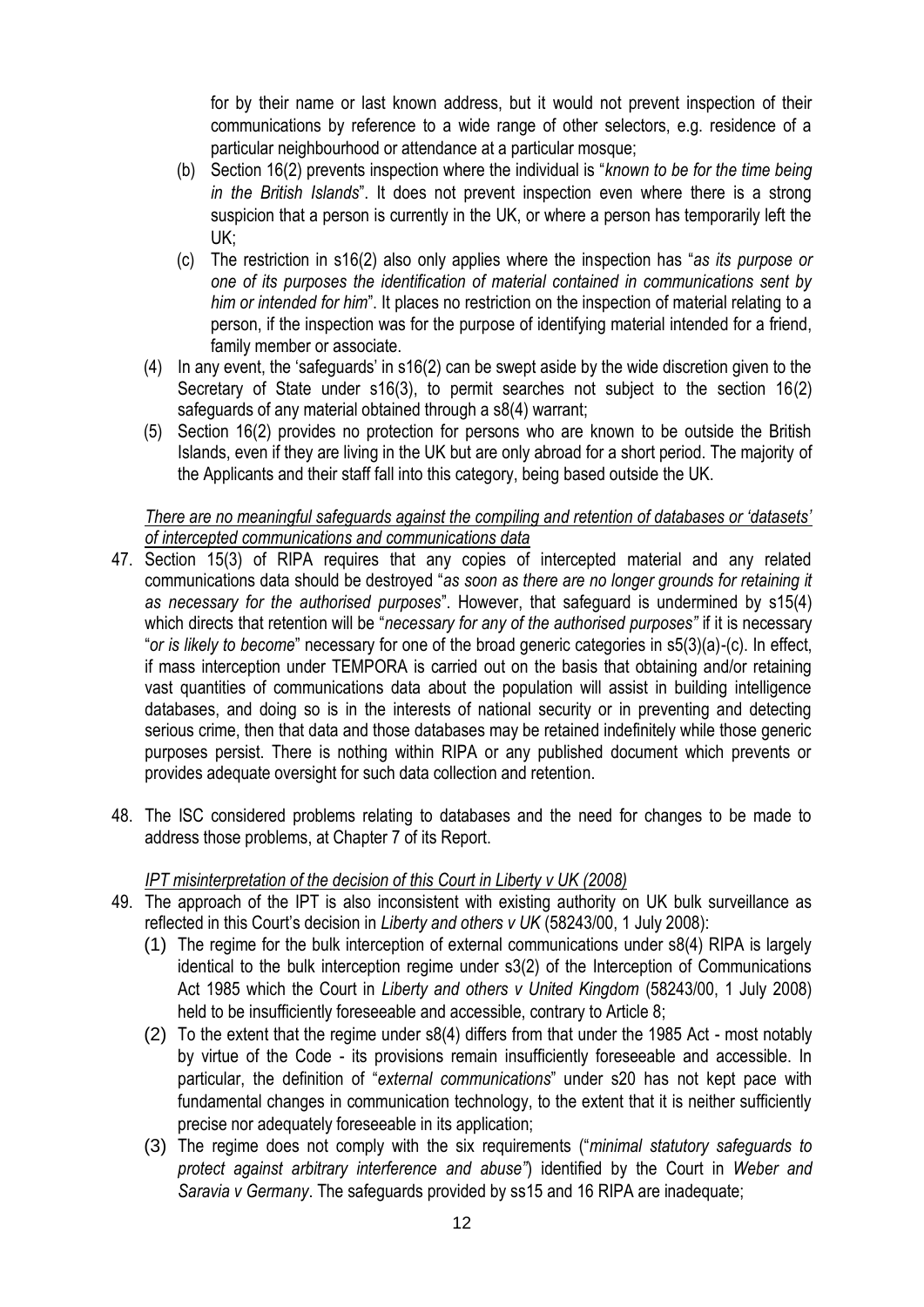- (4) The internal arrangements of the intelligence services under ss15 and 16 are neither publicly accessible nor foreseeable;
- (5) Neither the Code nor the external scrutiny provided by the Interception of Communications Commissioner and the IPT are sufficient substitutes for the non-disclosure of the intelligence services' internal arrangements under ss15 and 16; and
- (6) In any event, the internal arrangements do not themselves have the quality of 'law', as they are not publicly accessible and have never been either enacted by, or laid before, Parliament. Moreover, they can be changed by the Executive without public knowledge or Parliamentary oversight or consent.
- 50. In *Liberty and others v United Kingdom* this Court held that the regime for the bulk interception of external communications under s3(2) of the Interception of Communications Act 1985 did not indicate the scope and manner of the exercise of a very wide discretion, so as to provide adequate protection against abuse of power. In particular, it did not set out in a form accessible to the public the procedure to be followed for examination, sharing, storing and destroying intercepted material (§69).
- 51. The key elements of the s3(2) regime for the interception of external communications under the 1985 Act and those of the s8(4) regime under RIPA are materially identical. In particular, the requirements for the making of arrangements under ss15 and 16 RIPA are substantially the same as those under s6 of the 1985 Act.
- 52. In its first judgment, the IPT sought to distinguish *Liberty v UK* on the basis that the Court was "*addressing a regime which did not have the Code under s71 of RIPA … which had not been brought into force under the old Act*" 6 . The IPT also placed considerable weight on the Court's observation that, subsequent to the 1985 Act, "*extensive extracts [from the Code] are now in the public domain, which suggests that it is possible for the state to make public certain details about the operation of a scheme of external surveillance without compromising national security*" *7* . The IPT characterised this as being "*at the very least, a strong inference that with the Code the situation would have been different*" 8 .
- 53. The IPT's approach misinterprets the decision in the *Liberty* v *UK* case, this Court was doing no more than noting the possibility that more information *could* have been made available. It therefore found a violation and did not need to determine other questions about the compatibility of the s8(4) regime. This Court was not suggesting that the subsequent publication of a Code made every other aspect of the disputed regime in accordance with the law.
- 54. Despite the IPT's reliance on it, the Code does not remedy flaws in the statutory regime for several reasons:
	- (1) It was published in 2002, well before the development of Facebook (2004), Gmail (2004), YouTube (2005) and Twitter (2006). It is therefore silent on how modern forms of internet use – such as Facebook messages – would fall to be defined under ss8, 15, 16 and 20 RIPA. Indeed, prior to the witness statement of Charles Farr in May 2014, there was no indication as to how Part 1 of RIPA – and s20 in particular – would apply to such services;
	- (2) It provides little further explanation about the s8(4) regime beyond what is already set out in statute. Chapters 5 and 6 in particular do little more than restate the statutory provisions using

<sup>6</sup> First IPT judgment, §88

<sup>7</sup> §68 of *Liberty v UK, c*ited at §89 of the First IPT judgment.

<sup>8</sup> First IPT Judgment, §90.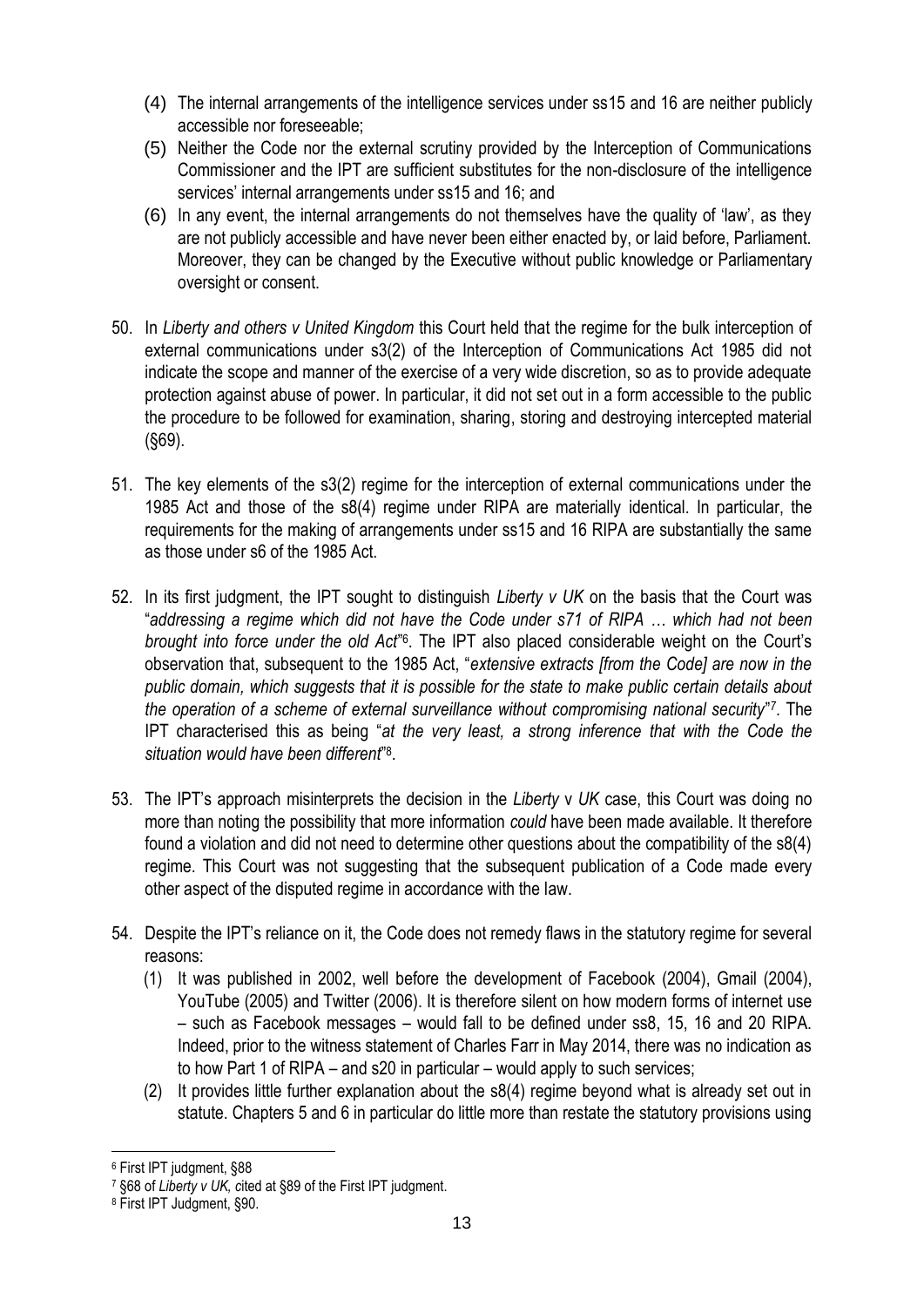slightly different language.<sup>9</sup> To the extent that the Code provides information not contained in RIPA, the material is generic and lacks specificity; and

(3) In particular, it contains no indication as to how the intelligence services may exercise their power of bulk interception under s8(4), including the potential scale of such interceptions. It gives no details as to the contents of a certificate issued under s8(4), nor how material intercepted under a s8(4) warrant (including communications data) may be subsequently selected for examination.

### *No public disclosure of broad terms of s8(4) certificates, or of internal rules*

- 55. The s8(4) regime requires warrants to be certified by the Secretary of State. But that certification power is being interpreted very broadly to provide vague, generic purposes to be certified, with no meaningful safeguard against discriminatory and arbitrary exercise of the power. There are no published guidelines or requirements – even in general terms - as to the specificity required for a certificate; and the general terms of the certificates themselves are unnecessarily secret. Further, there are no clear requirements as to when and how frequently the terms of broad, vague certificates must be reviewed. This exercise of a broad, vague certification power, in secret and not subject to proper scrutiny or oversight, is not 'in accordance with the law / prescribed by law'. The ISC expressed concern on this issue, and recommended public disclosure in relation to s8(4) certificates at Chapter 5 of the ISC Report.
- 56. The s8(4) regime also allows for internal arrangements to be made by the Respondents under ss15 and 16. The IPT placed significant weight on those secret arrangements in finding that the s8(4) regime was 'in accordance with the law'. Those arrangements do not have the necessary quality of 'law' in that:
	- (1) They are not contained in either primary legislation (e.g. Part 1 of RIPA) or secondary legislation (e.g. the Code made under s71 RIPA);
	- (2) They are not otherwise seen or made available to Members of both Houses of Parliament (see *Silver and others v United Kingdom* 25 March 1983, Series A No 61), §26 and 89; and *Khan v United Kingdom* (35394/97, ECHR 2000-V) at §§16 and 27);
	- (3) The arrangements can be changed as a result of secret administrative decision without any legislative oversight whatsoever; and
	- (4) They have never been made publicly accessible.
- 57. The ISC Report explained further problems with the s8(4) regime that were not revealed by the UK Government at the IPT hearing: that there appears to be a single certificate in place for the whole s8(4) bulk collection regime; it is so generic in nature that there appears to be little justification for it being secret; and it is 'unnecessarily ambiguous and could be misinterpreted' (see ISC Report at §§95 – 104). The report also revealed that there are only 18 s8(4) warrants in existence, which together cover an unspecified number of communications service providers (the number of service providers affected was redacted in the report) (§99).
- 58. The IPT accepted that the arrangements "*were not … made known in their detail to the public and to that extent are not accessible and … not even a summary of what they contain was disclosed*" (§44). It nonetheless concluded that it was entitled to have regard to those "*below the waterline*" arrangements, particularly given that the Code itself refers to "*a number of arrangements not contained in the Code*" and there is a "*system of oversight, which the ECtHR has approved, which ensures that such arrangements are kept under constant review*" (§129).

<sup>-</sup><sup>9</sup> See for example §§5.3, 5.5, 5.7-8, 5.10-13, 6.1-3, 6.5 and 6.8.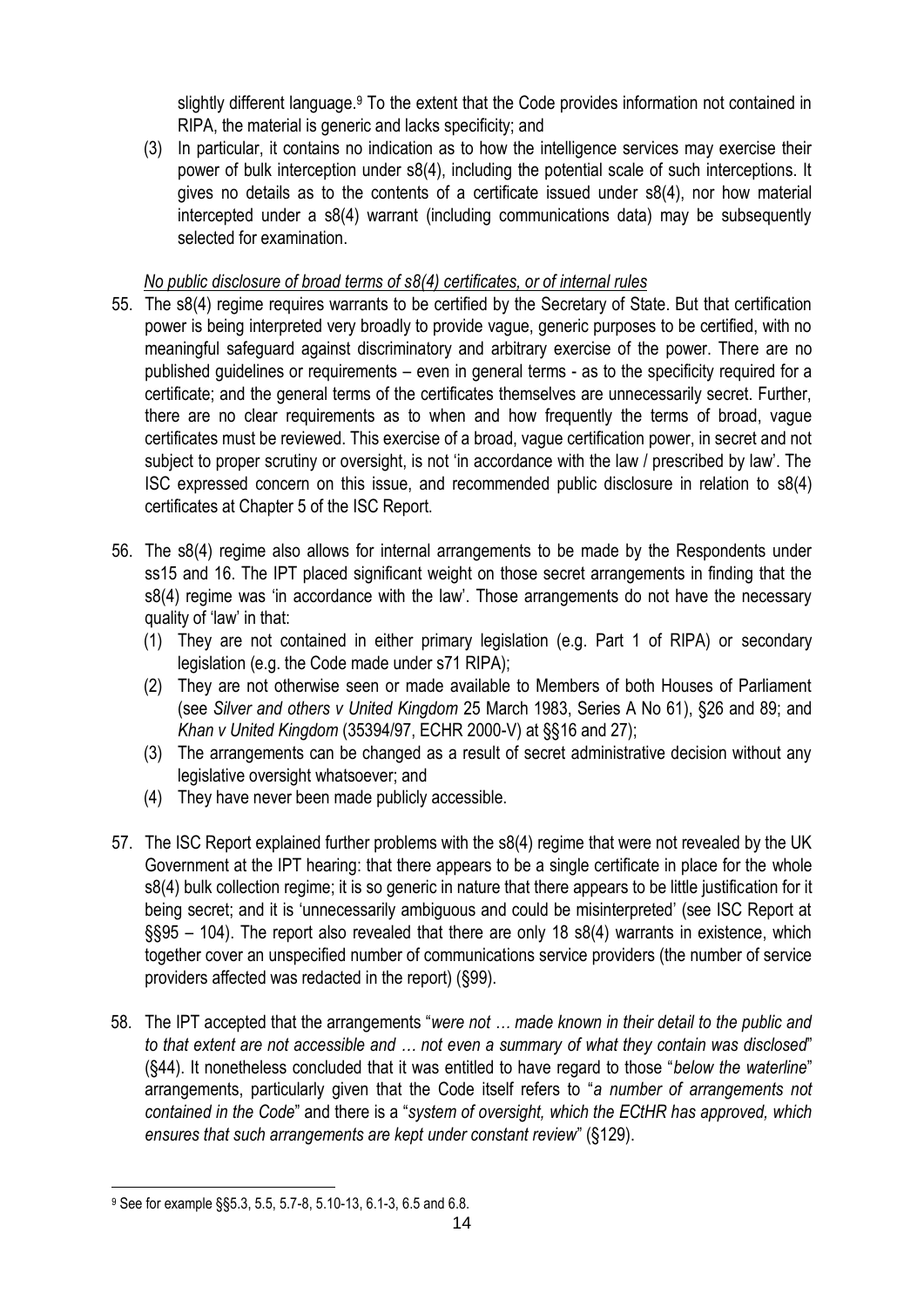- 59. This IPT erred in its approach in three ways. First, although the Court approved the system of oversight in *Kennedy,* that was only in relation to targeted warrants under s8(1) and the Court itself had been at pains to stress that it was not addressing the adequacy of oversight in relation to untargeted interceptions under s8(4) (see especially §160). Second, there is nothing in the Court's judgment to indicate that the Code's own references to arrangements meant that such arrangements could be relevant to the Court's assessment of accessibility, particularly where they themselves were not publicly accessible. Third, the "*the system of oversight*" referred to by the IPT does not provide proper legal protection against arbitrary interference by public authorities (see *Gillan v United Kingdom* 4158/05, 12 Jan 2010, §§82 and 86). In any event, oversight does not itself contribute to the accessibility of the arrangements under ss15 and 16. (for the need for relevant procedures to be in a form which is open to public scrutiny and knowledge, see *Liberty v UK*, at §67).
- 60. The IPT's conclusion that the s8(4) arrangements are "*sufficiently signposted in the statute, in the Code, in the Commissioner's Reports and as now recorded in this judgment*" (§140) therefore proceeds upon a false premise. The mere fact that the Code and the Commissioner refer to the ss15 and 16 arrangements does not provide members of the public with any indication of what those arrangements are. Further and more fundamentally, "signposting" is not sufficient to render the arrangements 'in accordance with law'. A "signpost" is something that points elsewhere. What Articles 8 and 10 require is that the relevant arrangements are understood by those subject to them, not that those persons are given indications that the understanding is located somewhere else that is inaccessible to the public. For these reasons, the internal arrangements under ss15 and 16 RIPA not having being made publicly accessible and in a form satisfying the quality of 'law' requirement, the scope and manner of the intelligence services' discretion to undertake bulk interception under s8(4) warrants is not set out with sufficient clarity in the law itself.

### *B. Violations of Articles 8 and 10 – Bulk interception under s8(4) RIPA, pursuant to TEMPORA is unnecessary and disproportionate.*

- 61. Interception under a s8(4) warrant:
	- (1) does not involve any requirement to specify or target the communications of some particular person or premises, at the point of interception as well as at the point at which the intercepted material is selected to be looked at, listened to or read;
	- (2) makes no distinction between communications which are 'internal' and those which are 'external';
	- (3) "*may and can result … in the interception of all communications between the United Kingdom and an identified city or country*". In fact, there is no upper limit on the number of communications that may be intercepted under a s8(4) warrant, "*provided that the requirements of s8(4) and (5) are satisfied*" 10;
	- (4) does not require any prior judicial authorisation and involves only very limited ex post facto oversight by the Interception of Communications Commissioner, the IPT, and the Intelligence and Security Committee;
	- (5) permits s8(4) warrants to be certified in broad, generic terms (see above and Chapter 5 of ISC Report)
- 62. The interception regime under s8(4) cannot be characterised as either "necessary in a democratic society" or proportionate under Articles 8(2) and 10(2) ECHR, for the following two reasons.
- 63. First, the lack of any requirement under RIPA for a s8(4) warrant to be directed at either a

<sup>10</sup> *British Irish Rights Watch* case (IPT/01/77, 9 December 2004, §9)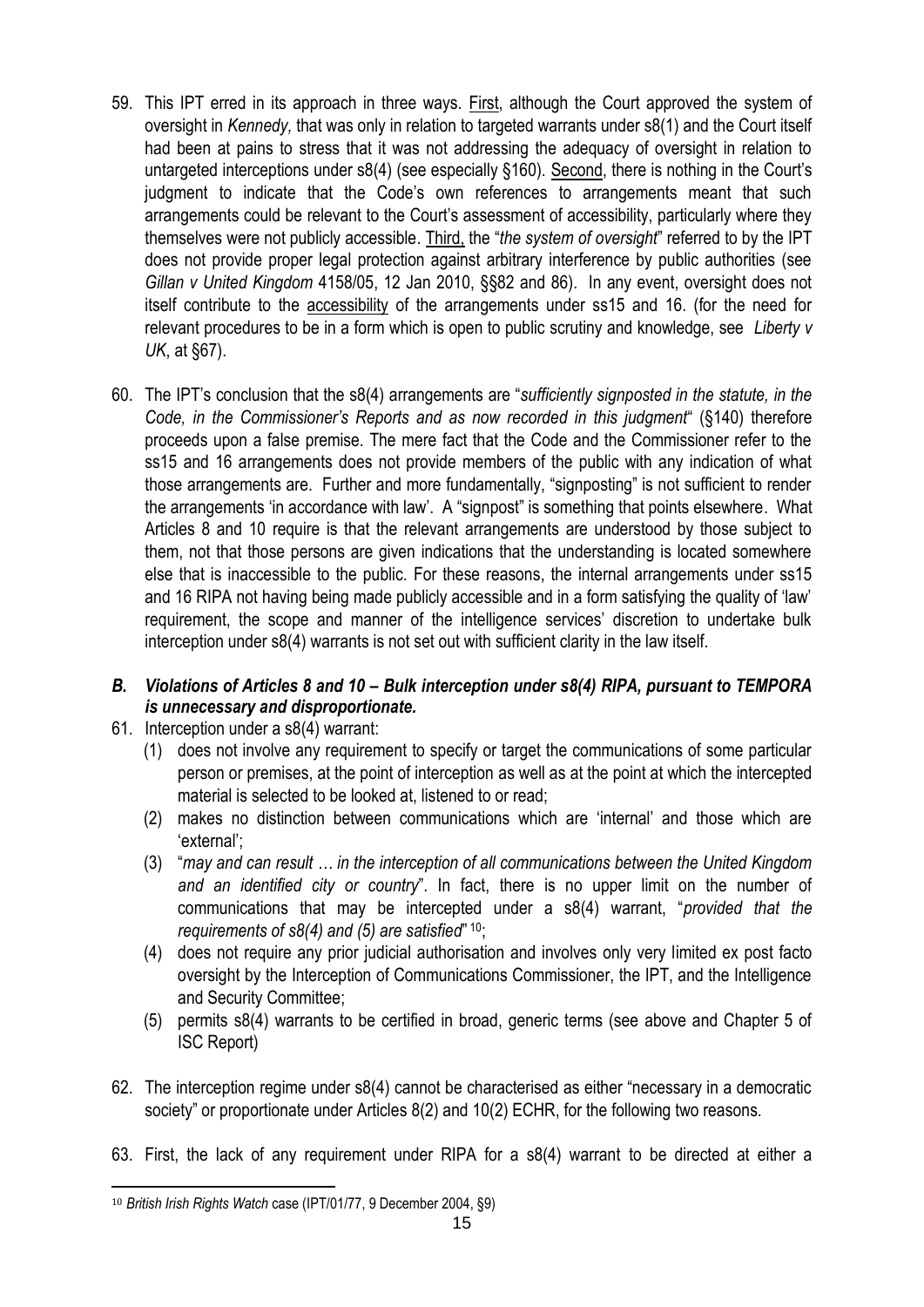particular person or premises is disproportionate. In *Gillan and Quinton v United Kingdom* (4158/05, 12 January 2010), this Court expressed particular concern over an intrusive power that did not require any "reasonable suspicion" (in that case the power of random stop and search individuals under s44 of the Terrorism Act 2000). Such broad discretion gave rise to a "*clear risk of arbitrariness*" (ibid, §85) and was difficult to challenge by way of judicial review or an action in damages.

- 64. The same reasoning applies in relation to communications and communications data both at the point of interception, and separately in relation to inspection, retention and storage on a database. For the reasons outlined above, in the context of s16 of RIPA, there are no adequate safeguards in place to justify those interferences with fundamental rights.
- 65. In *S and Marper v United Kingdom* ([GC] 30562/04, 4 December 2008) the UK government submitted that the retention of DNA samples from people who had not been charged or convicted of a criminal offence was of "inestimable value" and produced "enormous" benefits in the fight against crime and terrorism (§92). The Grand Chamber nonetheless held that the retention was a "*disproportionate interference*" with those individuals' private lives (§135). Central to the reasoning was the absence of any assessment of suspicion by the authorities against the individuals that was sufficient to justify the retention of their DNA data. The same reasoning applies in this case.
- 66. There is a significant interference with individual's rights caused by a regime that permits the retention of immense quantities of their communications data, not based on reasonable suspicion. In *Digital Rights Ireland v Minister for Communications and others*, 8 April 2014, C-293/12 the Grand Chamber of the CJEU concluded that the 2006 Data Retention Directive (Directive 2006/24/EC of the Parliament and the Council of 15 March 2006) which required communications service providers to retain customer data for up to two years for the purpose of preventing and detecting serious crime, breached the rights to privacy and data protection under Articles 7 and 8 respectively of the EU Charter of Fundamental Rights. The Chamber first of all drew an analogy with *Marper* (§47), stressing the limited nature of the EU Legislature's discretion given "*the important role played by the protection of personal data in the light of the fundamental right to respect for private life*" (§48 and also §§54-55). It further observed that the scope of the data retention *"entails an interference with the fundamental rights of practically the entire European population* (§56)*.* The Court went on to note the Directive was flawed for not requiring any relationship between the data whose retention was provided for and a threat to public security (see §59). The Grand Chamber concluded that the Directive amounted to a "*wide-ranging and particularly serious interference*" with the rights to privacy and data protection "*without such an interference being precisely circumscribed by provisions to ensure that it is actually limited to what is strictly necessary*".
- 67. In light of these judgments, GCHQ's interception each day of millions of emails, Google searches, Facebook messages and other data concerning internet use is not a proportionate interference with the right to privacy and to freedom of expression of the vast number of individuals affected.
- 68. Second, the lack of prior judicial authorisation of warrants under the s8(4) regime breaches the requirement of 'necessity' under Articles 8(2) and 10(2). The Applicants note the repeated observations of the Court that, "*it is in principle desirable to entrust supervisory control to a judge*" (*Klass and Others v. Germany*, at §56). In *Digital Rights Ireland* the CJEU noted that, "*Above all, access …to the data is not made dependent on a prior review carried out by a court or by an independent administrative body whose decision seeks to limit access to the data and their use to what is strictly necessary for the purpose of attaining the objective pursued*" (§62). Moreover, prior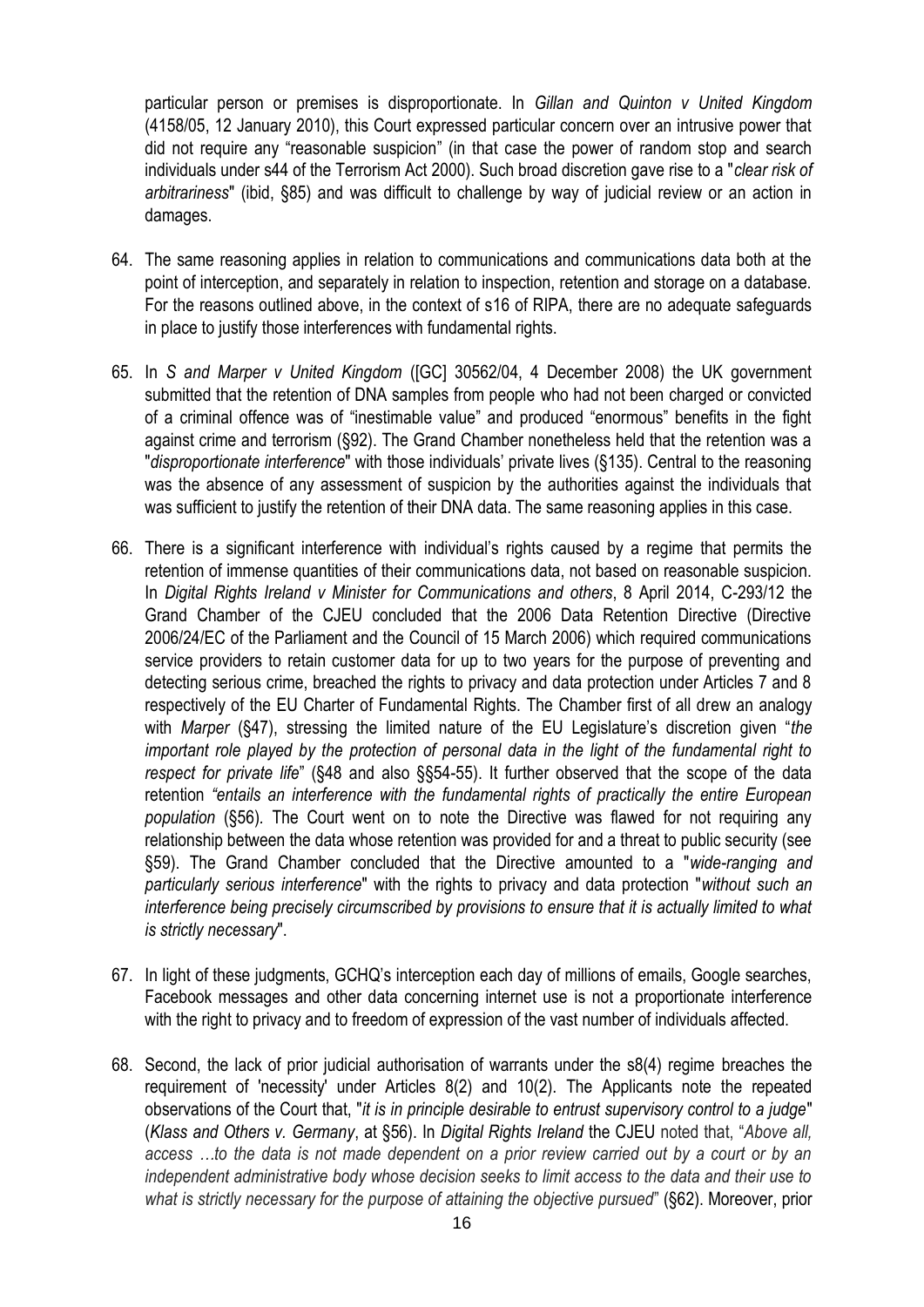judicial authorisation is required before the state may seize and retain journalistic source material (*Sanoma Uitgevers BV v The Netherlands* [GC] 38224/03, 14 Sep 2010, §92). Prior authorization by the Secretary of State falls far short of any necessary requirement of independence.

- 69. The Interception of Communications Commissioner is only in a position to provide very limited *ex post facto* oversight of specific warrants and does not provide a sufficient safeguard against abuse:
	- (1) The Commissioner's position is part-time11, and he examines only a sample of interception warrants made annually.
	- (2) In his 2013 report, the Commissioner referred to having inspected at least some s8(4) warrants, although he does not state how many. It is also unclear whether he had the opportunity to examine any of the material that had been selected by the Respondents to be "read, looked at or listened to" under any warrant or certificate; and, if so, how much of that material he was able to examine in order to assess proportionality;
	- (3) The UK Parliament Home Affairs Select Committee has expressed "*serious doubts*" on both of the above issues relating to the Interception of Communications Commissioner.<sup>12</sup>
- *C. Violations of Articles 8 and 10 - Receipt of intercepted communications under PRISM and UPSTREAM not in accordance with the law*
- 70. The IPT found that the regime for the UK Government to receive intercepted communications and communications data from the US Government was (by the time it delivered its judgment) 'in accordance with the law / prescribed by law', save in one respect. That one point, set out in its second judgment, related to the fact that important aspects of that regime, setting out the internal arrangements of that regime, had been unnecessarily secret prior to disclosure by the Respondents, in a note, following the closed hearing before the IPT. It therefore declared that "*the Prism and/or Upstream arrangements contravened Articles 8 or 10 ECHR, but now comply*" (§32 of second judgment).
- 71. The IPT's approach to the intelligence sharing regime was based on a fundamental error. It found that the *Weber* criteria applied in a significantly attenuated form when raw intercepted communications and data was solicited/received by the UK Government. That approach mischaracterised or misunderstood the nature of modern communication and the close collaboration between the UK and US intelligence services. For example, a communication between two individuals in London can be intercepted by the US and then, because the NSA and GCHQ collaborate so closely, solicited by GCHQ or provided in bulk to it. That is indistinguishable in terms of interference with privacy and freedom of expression to GCHQ intercepting the material directly and requires equal levels of protection to satisfy the in accordance with law requirements.
- 72. The intelligence sharing of communications and communications data intercepted by PRISM and UPSTREAM are not 'in accordance with the law' for the following reasons:
	- (1) The relevant provisions of the Security Service Act 1989 and the Intelligence Services Act 1994 governing the receipt of information are exceedingly broad and give no indication whatsoever as to the relevant arrangements that the respective heads of each service must put in place regarding the receipt of intercepted material and communications data from foreign intelligence services;
	- (2) There is no Code of Practice or other secondary legislation that provides any further

 $\overline{a}$ 

<sup>11</sup> See House of Commons Home Affairs Committee, Counter-terrorism, HC 231, 9 May 2014, §165.

<sup>&</sup>lt;sup>12</sup> The Committee stated that: "The fact that less than 10% of warrants which allow intrusion in to the private lives of individuals are examined is concerning—we believe this figure ought to be at least 50%, if not higher."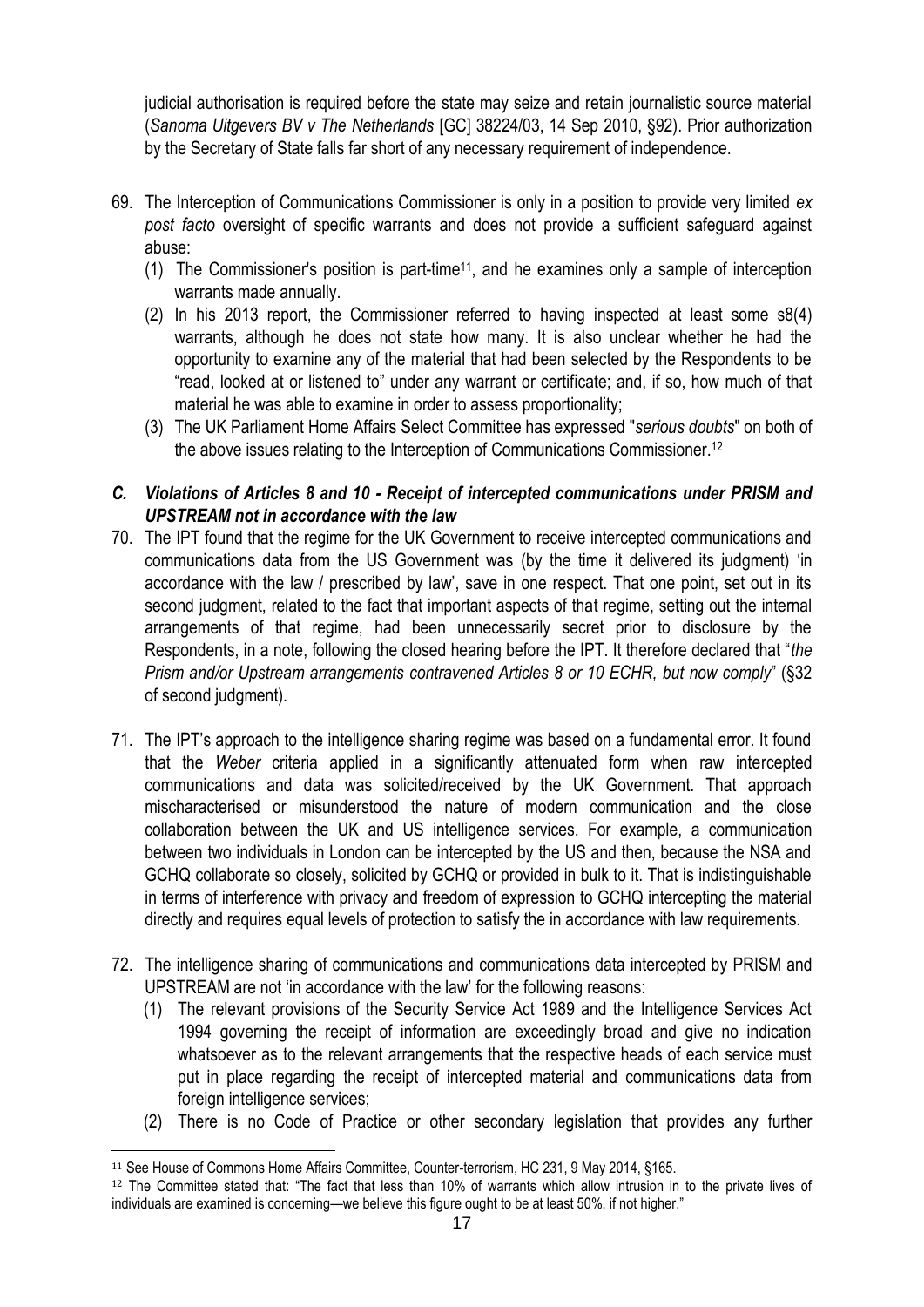indication as to how those powers may be exercised; In particular, the statutory framework gives no indication of any kind as to:

- (a) the situations in which the intelligence services can lawfully request foreign intelligence services to target and intercept the private communications of (1) persons who are or may be within the British Islands; or (2) persons outside the British Islands.
- (b) the situations in which the intelligence services can request and receive access to communications data and the content of communications that have been obtained by foreign intelligence agencies; and
- (c) the procedures to be followed by the intelligence services in relation to the storage, inspection, use and dissemination of intercepted communications data and communications that have been received from foreign intelligence agencies (whether solicited or unsolicited).
- (3) Contrary to the finding of the IPT, the note disclosed following the closed hearing did not cure these deficiencies.
	- (a) The note is not law. There is no indication as to its status, binding nature or how and by whom it may be amended.
	- (b) The note introduced new and undefined concepts of "analysed" and "unanalysed" communications. These concepts are not derived from any statutory definition, are not explained and are inherently unclear. Moreover, there is no published regime governing "analysed" material.
	- (c) The note does not cover "communications data" which is not "associated" with intercepted communications. There is no published regime of any kind governing the soliciting, obtaining or receipt of such data.
- 73. The ISC expressed concern over the lack of a clearer statutory framework for intelligence sharing at Chapter 10 of the ISC Report.

# *D – Specific issues relating to the Applicants' Article 10 rights*

74. For the reasons set out above in relation to the issue of "in accordance with the law" under Article 8, the legal framework governing the interception of communications and communications data under s8(4) warrants, and the receipt of intercepted material and communications data from foreign intelligence agencies, fails to meet the "prescribed by law" requirement of Article 10 ECHR.

# *Confidential material belonging to NGOs*

- *75.* The protection afforded by Article 10 is of critical importance to the Applicants. Where an NGO is involved in matters of public interest it is exercising a role as public watchdog of similar importance to that of the press and warrant similar protections to those afforded to the press (see *Gusova v Bulgaria* 6987/07, 17 Feb 2015, §38 and the cases there cited).
- 76. At the outset of proceedings, the Applicants each alleged that the interception of their communications by the intelligence services violated not only their right to privacy under Article 8 but also their right to freedom of expression under Article 10. The intelligence services maintained, however, that "*the [Applicants] cannot … claim to be victims of any Art. 10 interferences. Neither are journalists or news organisations*".<sup>13</sup> Until July 2014 the intelligence services' pleaded position was that NGOs were not entitled to the protection of Article 10 ECHR. Despite repeated requests for disclosure of any relevant closed material relied upon by the intelligence services, the IPT refused to direct the intelligence services to disclose their internal guidance (First Judgment, §§135-137).

<sup>13</sup> §35 of the intelligence services' response to Liberty's claim, 15 November 2013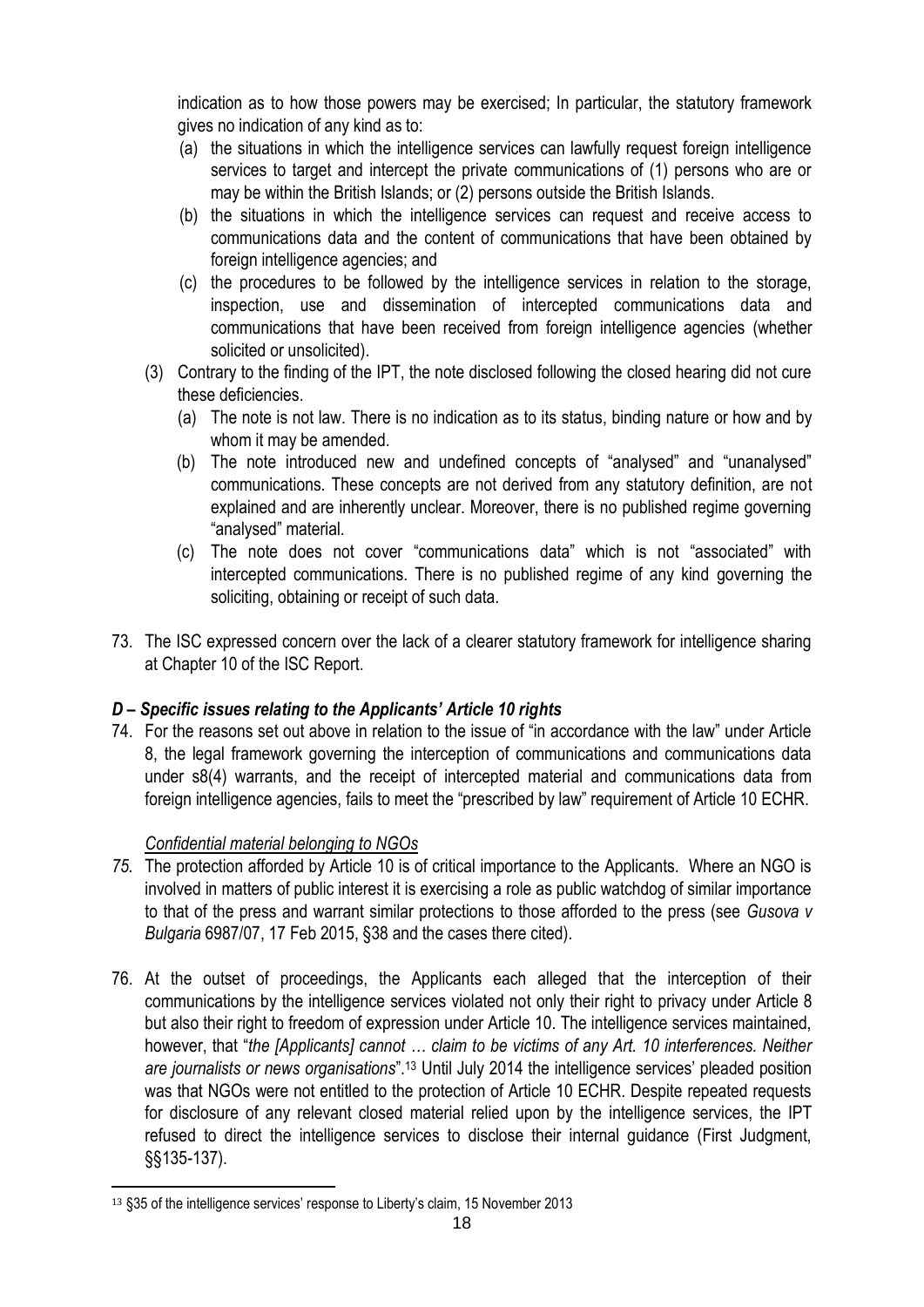- 77. The published procedures under s15 and the Code therefore give no indication as to whether the intelligence services' internal guidance has properly addressed the position of NGOs as being entitled to the same protection as journalists and media organisations in respect of their sources. Indeed, the pleaded position of the intelligence services over a period of more than six months was that NGOs were simply not entitled to the protection of Article 10 in this fundamental respect. The IPT judgments give no indication that there is any relevant internal guidance that is in conformity with Article 10 on this particular issue.
- 78. In circumstances in which the Applicants are in daily communication with sources, some of whom risk their lives by so communicating, the failure of the relevant legal framework to provide sufficient indication as to how their confidential material is liable to be treated by the intelligence services constitutes an additional respect in which the s8(4) regime is not in accordance with the law.

### *Judicial authorisation*

- 79. This Court's case law establishes that obtaining confidential communications to or from sources without any form of prior judicial authorisation is incompatible with Article 10, even if the intercepted material is never actually inspected (*Sanoma Uitgevers BV v The Netherlands* 38224/03, 14 Sep 2010 [GC]). This is particularly important where the measure is capable of interfering with "the right to protection of sources" which "must be attended with legal safeguards commensurate with the importance of the principle at stake" (Ibid, §88). Under Part I of RIPA there is no requirement of prior judicial authorisation before the security and intelligence agencies may intercept any communications under s8(1) or 8(4) warrants. The position is markedly at odds with the procedure for obtaining journalistic material under the Police and Criminal Evidence Act 1984, which requires judicial authorisation in every case.
- 80. Indeed, the Interception of Communications Commissioner has recently recognised the deficiencies of the legal framework in this area, and the importance of judicial authorisation, when reviewing the obtaining of communications data under Chapter 2 of Part 1 of RIPA. (See Interception of Communications Commissioner report of 4 February 2015, at para 8.7 and 8.9.1).
- 81. The absence of any requirement for judicial pre-authorisation (as well as automatic *post facto* judicial scrutiny) involves a clear violation of the Applicants' Article 10 rights.

### *E – Violation of Article 14*

- 82. The s8(4) framework governing bulk interception is indirectly discriminatory on grounds of nationality and national origin because s16 RIPA grants additional safeguards to people known to be in the British islands but denies them to people abroad. A British person is more likely to be present in the British Islands and vice versa. The nature of the discrimination is serious. If a large quantity of data is collected under s8(4), it cannot be searched using a term referable to a person known to be in the UK without a certificate issued by the Secretary of State. However, where a person is not known to be in the British Islands, this requirement does not apply.
- 83. A person outside the United Kingdom is entitled to the same protection for the privacy of his or her communications as a person inside the United Kingdom. The majority of Applicants, being based outside the United Kingdom, or having a large number of staff working outside the United Kingdom, are disproportionately likely to have their private communications intercepted and communications data intercepted and accessed as a result of the lack of safeguards in respect of warrants issued under s8(4) when compared to those afforded to UK persons present in the UK in respect of communications wholly internal to the United Kingdom. No proper justification for this